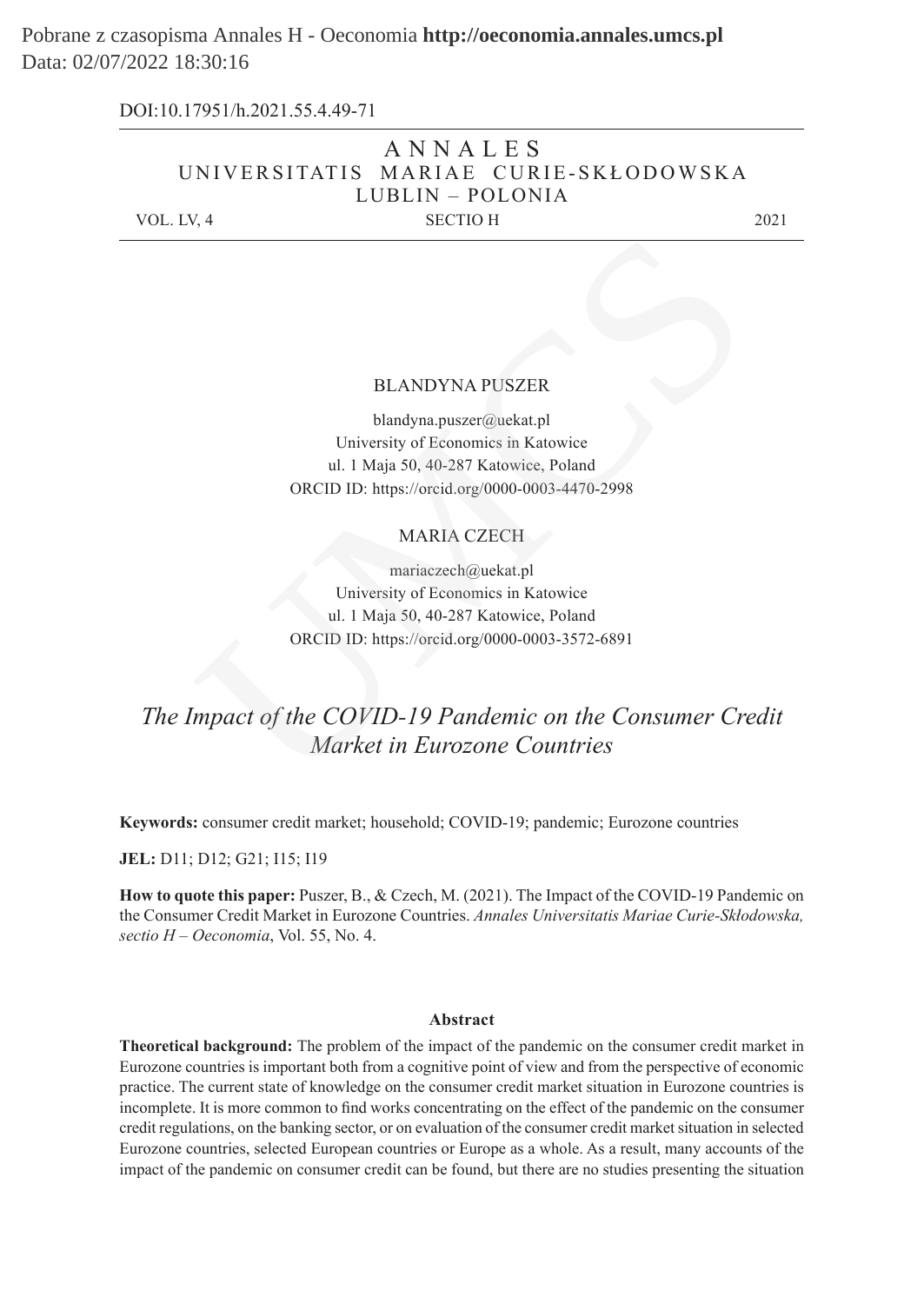of the consumer credit market in Eurozone countries during COVID-19 in a comprehensive and integrated manner, simultaneously combining theoretical aspects and research results.

**Purpose of the article:** This study has two objectives. The main objective was to examine the impact of the COVID-19 pandemic on the value of consumer credit in Eurozone countries. The specific objective was to examine the dynamics and directions of changes in the value of consumer credit during the pandemic in the Eurozone. The study hypothesis is that COVID-19 has determined the amount of household consumer credit debt in Eurozone countries, but that the determinants of this debt and the direction and strength of their impact are diverse.

**Research methods:** The achievement of the objectives and hypothesis verification was based on a critical analysis of source texts and on quantitative research, in which time series analysis and multiple linear regression analysis were used.

**Main findings:** It has been proven that the pandemic has influenced the tendency of households to take out credit, as well as the propensity of banks to grant credit, and that it therefore has affected the behaviour of both borrowers and lenders. We also showed that in periods of increased COVID-19 transmission, there was a low propensity for using credit, while in periods of relative suppression of COVID-19 symptoms, this tendency increased. It also has been proven that COVID-19 has unevenly affected the value of loans across countries. A significant difference was observed in the strength of the impact of individual independent variables on the value of consumer credit in the Eurozone, as well as a different direction of correlation between the variables. Moreover, significant differences were found in the number of variables influencing the value of consumer loans in individual Eurozone countries. the dynamics and directions of changes in the value of consumer credit during the pan<br>
in Eurozone countries, but that the determinants of this debt and the direction and st<br>
in Eurozone countries, but that the determinant

# **Introduction**

Under EU regulations, a consumer is a natural person who acts for purposes unrelated to his trade, business or professional activity (Directive 2008/48/EC…, Art. 3). The use of credit or loans is common in financial consumption in Eurozone countries. Household indebtedness is widespread and natural in countries with a modern financial system, including Eurozone countries, and one form of indebtedness is consumer credit.

This credit is understood as a contractual obligation to use such credit to purchase a specific product or service. It is most often used by consumers to purchase goods or services at a given moment of sale (Guardia, 2002). The EU Directive states that a

credit agreement means an agreement whereby a creditor grants or promises to grant credit to a consumer in the form of a deferred payment, loan or other similar financial accommodation, except for agreements for the provision on a continuing basis of services or for the supply of goods of the same kind, where the consumer pays for such services or goods for the duration of their provision by means of instalments. (Regulation EU, 2021, Art. 3)

Consumer credit comprises credit and loans granted primarily for personal use in the consumption of goods and services. This category also includes loans granted to small business owners if the reporting agent has information that such loans are primarily used for the person's own personal consumption purposes (Proposal for a Directive…, 2021).

It is widely recognised that the liberalisation of financial markets has contributed to growth in the importance of consumer credit, as it has facilitated access to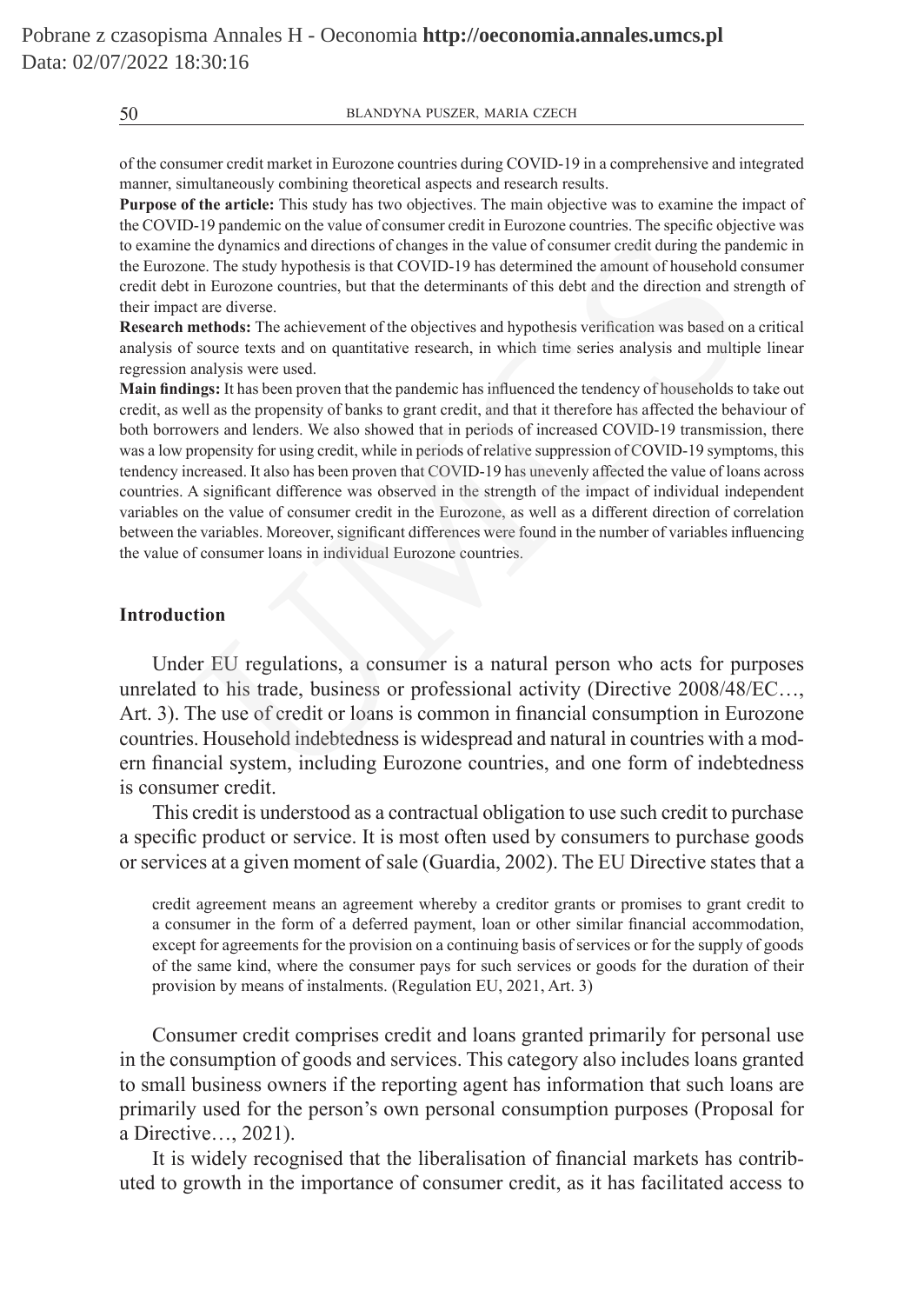credit for people in the middle- and upper-income brackets, i.e. those with good creditworthiness. Such access facilitates an increase in the consumption of goods and services in order to maintain or improve lifestyle, especially in cases of reduced income. Consumer credit is seen as one financial tool "among a wider set that enables consumers to maintain, promote and enhance their own welfare" (Henry & Morris, 2017; Marron, 2012).

Two segments can be distinguished in the consumer loan market: the mainstream and the alternative markets. In the mainstream market, so-called "high-street" banks (monetary financial institutions, MFIs) target low-risk consumers for whom financial data is available. In most cases, these creditors refuse to grant consumer credit to customers with a high-risk profile and/or for various reasons an incomplete credit history. Consumers who cannot be offered credit in the mainstream credit market due to their high-risk profiles and/or insufficient credit history may be offered credit by alternative lenders, which mostly operate as non-bank financial institutions (NBFIs). Consequently, subprime consumer credit has emerged primarily in areas where there is demand that banks cannot or do not want to meet (Bouyon & Oliinyk, 2019). Consumer credit is seen as one financial tool "among a wider set that exers to maintain, promote and enhance their own welfare" (Henry & 1<br>arron, 2012).<br>Surron, 2012).<br>Surron, 2012).<br>Hernative markets. In the mainstream m

The research aim of this paper is to investigate and evaluate the changes in the value of consumer loans as a result of exogenous factors (COVID-19) in Eurozone countries. In these countries, the pandemic has influenced the propensity of households to take out loans and the propensity of institutions to lend to them, thus, affecting both borrowers' and lenders' behaviour. There are both theoretical and practical reasons for undertaking such a subject of research. The current state of knowledge on the consumer credit market situation in Eurozone countries is incomplete. The impact of COVID-19 on the consumer credit market is not widely discussed in the literature. It is more common to find works concentrating on the effect of the pandemic on the consumer credit regulations (Gębski, 2021; Norwood & Molinarii, 2021), on the banking sector (Beck, 2021; Aiyar et al., 2021), or on evaluation of the consumer credit market situation in selected Eurozone countries, selected European countries or Europe as a whole (Demertzis, Domínguez-Jiménez, & Lusardi, 2020; Norwood & Molinarii, 2021). As a result, many accounts of the impact of the pandemic on consumer credit can be found, but there are no studies presenting the situation of the consumer credit market in Eurozone countries during the COVID-19 pandemic in a comprehensive and integrated manner, simultaneously combining theoretical aspects and research results. The problem of the impact of the pandemic on the consumer credit market in Eurozone countries is important both from a cognitive point of view and from the perspective of economic practice. The results of the study show that COVID-19 has determined the level of household debt in the Eurozone, and has affected the decision of households in taking out consumer loans. This state of affairs prompted an investigation into the relationship between the status of household consumer credit debt and the development of the pandemic reflected in the number of COVID-19 cases, the number of COVID-19 deaths, the number of COVID-19 tests, the number of vaccinations against COVID-19 and the change in the level of the stringency index.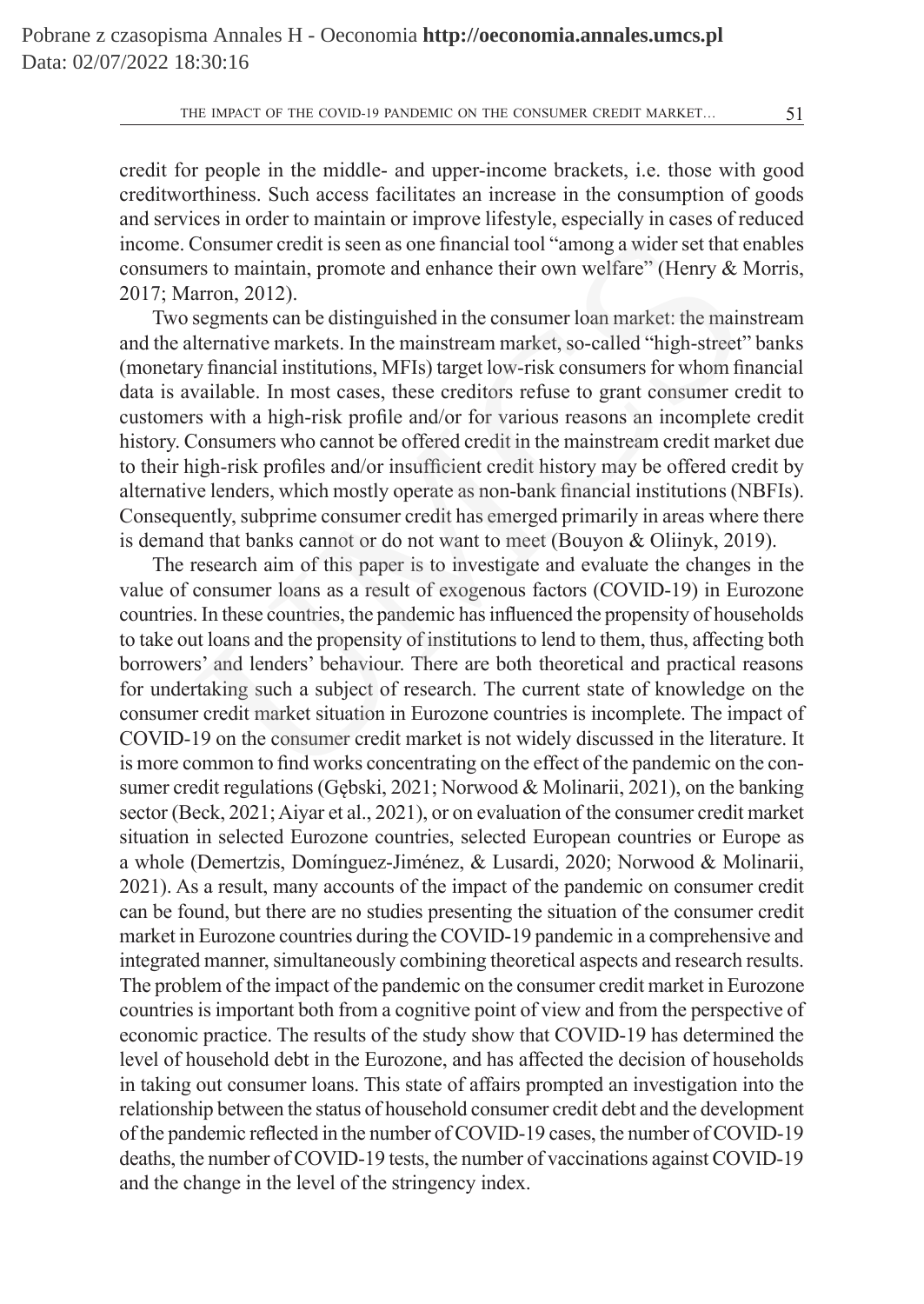The main objective of the article is to examine the impact of COVID-19 on the value of consumer loans incurred in MFIs in Eurozone countries. The specific goal is to examine the situation on the consumer credit market in Eurozone countries during the pandemic.

Achievement of the main objective is comprised of theoretical-cognitive and application objectives. The achievement of the theoretical-cognitive goal in terms of presenting the level of existing knowledge required identification of aspects of the situation on the consumer credit market (especially during the pandemic) and determining household indebtedness. In turn, the realisation of the theoretical-cognitive objective required: study of the size and dynamics of the value of consumer credit in the Eurozone and Eurozone countries, and the development of a model defining the relationship between the determinants of household consumer credit indebtedness during the pandemic. ie pandemic.<br>
evement of the main objective is comprised of theoretical-cognitive<br>
evement of the main objectives. The achievement of the theoretical-cognitive goal in<br>
thing the level of existing knowledge required identi

Regarding the research subject and the adopted objectives, the following research hypothesis was formulated: COVID-19 determines the amount of household consumer credit debt in Eurozone countries, but the determinants of this debt and the direction and strength of their impact are diverse.

Considerations undertaken in the paper fall within the framework of economic sciences in the discipline of finance, with particular emphasis on sub-disciplines such as banking, international finance and credit markets. The problems discussed in the article relate to the current problems of contemporary finance, also from the aspect of dilemmas related to the development of a scientific financial methodology.

It should be emphasized that this paper is a further part of the authors' research project using a series of studies on the impact of the pandemic on the value of consumer credit.

# **The determinants of household indebtedness**

Regarding research on the determinants of household indebtedness, it is necessary to start from a study conducted by Fisher (1930), in which it was shown that consumption increases as household indebtedness increases. According to this research, inadequate earnings in relation to consumption induce the household to borrow. In another study, Modigliani and Brumberg (1955) developed the life cycle hypothesis (LCH), which assumes that households (in the case of young people) may have a desired or required level of consumption in excess of their current income. In contrast, Ando and Modigliani (1963) found that the LCH proposes the idea that individuals save at a young age, accumulate wealth in middle age and save in retirement. The household accumulates wealth, in particular by having funds for investment, and, thus, debt also becomes important for financing needs on a limited budget. Friedman (1957) proposed the concept of the permanent income hypothesis (PIH), which indicates that households tend to make consumption decisions based on anticipated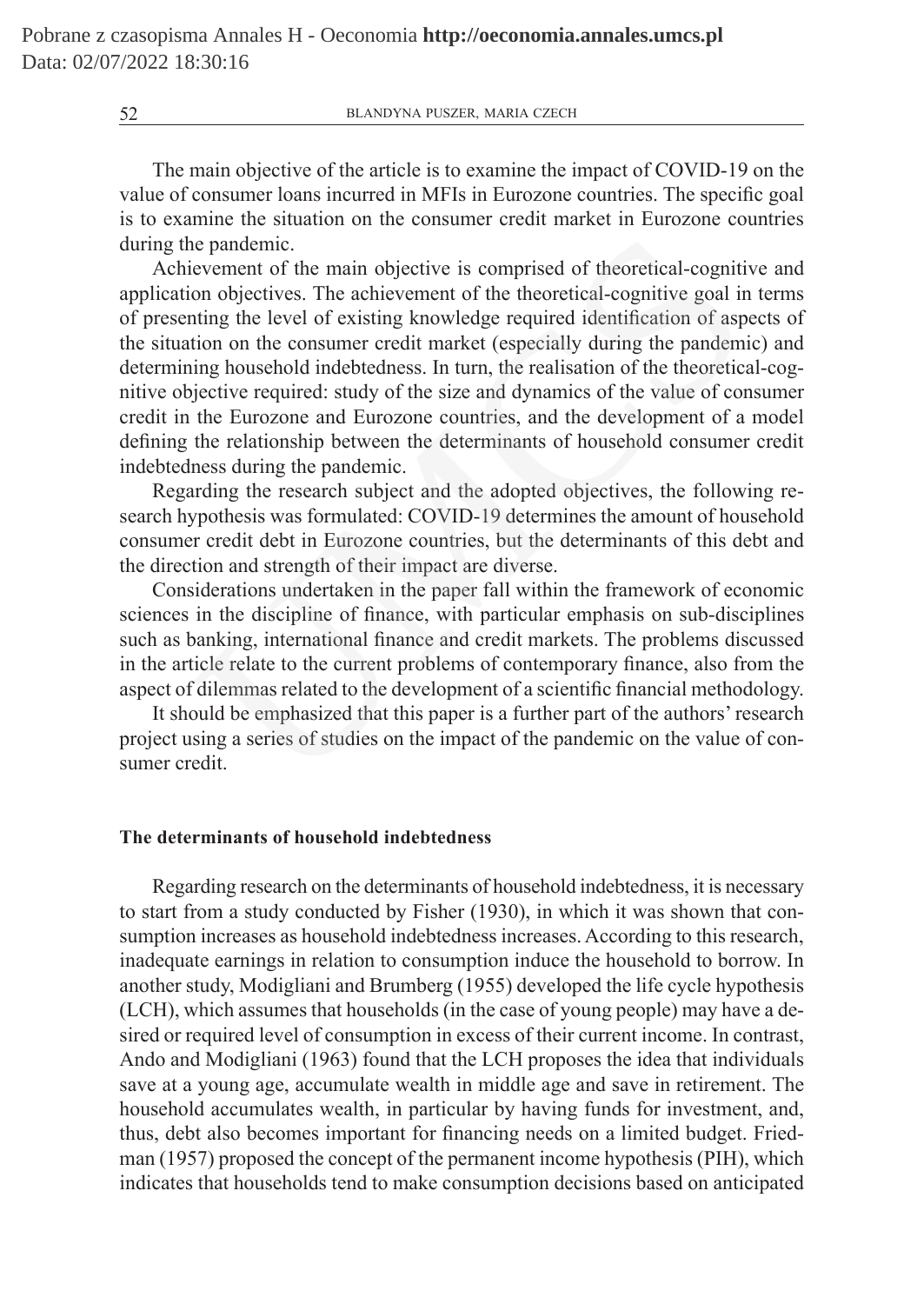income prospects rather than earnings. The gap mentioned in the LCH when individuals are younger can be financed by consumer credit, which will be repaid from future income. The LCH and PIH concepts view debt as an instrument that ensures stable consumption and subsistence over a person's life cycle, and emphasise that a household resorts to loans when earnings are lower than expected. Based on the LCH and PIH, it can be concluded that debt is a useful tool for increasing consumption (Abd Samad, Daud, & Dali, 2020).

The determinants that may influence household indebtedness can be divided into two main groups: demand factors (including socio-demographic and economic factors) and supply factors. One group of demand factors are socio-demographic variables, and one of these is the impact of life expectancy on indebtedness. Longer life expectancy may be associated with more debt, but on the other hand, may mean an older population and therefore less debt, as older people are less likely to take out credit (Coletta, De Bonis, & Piermattei, 2014). The level of education is a factor that positively influences consumer use of credit. Higher levels of education and better qualifications are a solid basis for higher household creditworthiness, and this provides the possibility of lower margins on consumer credit (Borowski, Jaworski, & Olipra, 2017). On the other hand, the probability of possessing unsecured debt increases with education (Del Rio & Young, 2005). Household consumer credit indebtedness is also affected by household size. It is pointed out that family size is a good indicator of needs, and debt is likely to increase with such needs. Besides, increasingly indebted households continue to borrow more to sustain their consumption (Borowski, Jaworski, & Olipra, 2017). Research also shows that rising income inequality is linked to increased household indebtedness, and the global financial crisis has shown that this situation has ultimately led to macroeconomic instability. People with a lower standard of living have been induced to borrow in order to increase consumption and keep up with those in a higher income bracket. Income inequality may therefore encourage unsustainable household debt (Jestl, 2019). Marital status and gender are also factors that influence household indebtedness. As emphasized by Fasianos, Godin, Kinsella and Wu, married couples and families are more likely to take on debt, and families and couples with children and single mothers have the highest indebtedness. However, the amount borrowed is much smaller for women than for men. A household's attitude to risk plays an important role in the decision to borrow. It is rational for a household that the lower the aversion to risk, the lower the debt burden (Fasianos et al., 2014). msumption and subsistence over a person's life cycle, and emphasiold resorts to loans when earnings are lower than expected. Based PHH, it can be concluded that debt is a useful tool for increasing cordet and,  $\Delta$  Samad,

The second group of determinants are economic factors. GDP and household debt are closely linked, both in the short and long term. Positive economic growth has been found to reflect higher GDP in which households earn higher incomes and banks issue additional debt (Mohamed et al., 2020). The unemployment rate is one of the common indicators that affect household indebtedness. Research by Catherine, Jamaliah, Aminah, and Arshad shows that the unemployment rate is significantly related to household indebtedness, as temporary unemployment induces households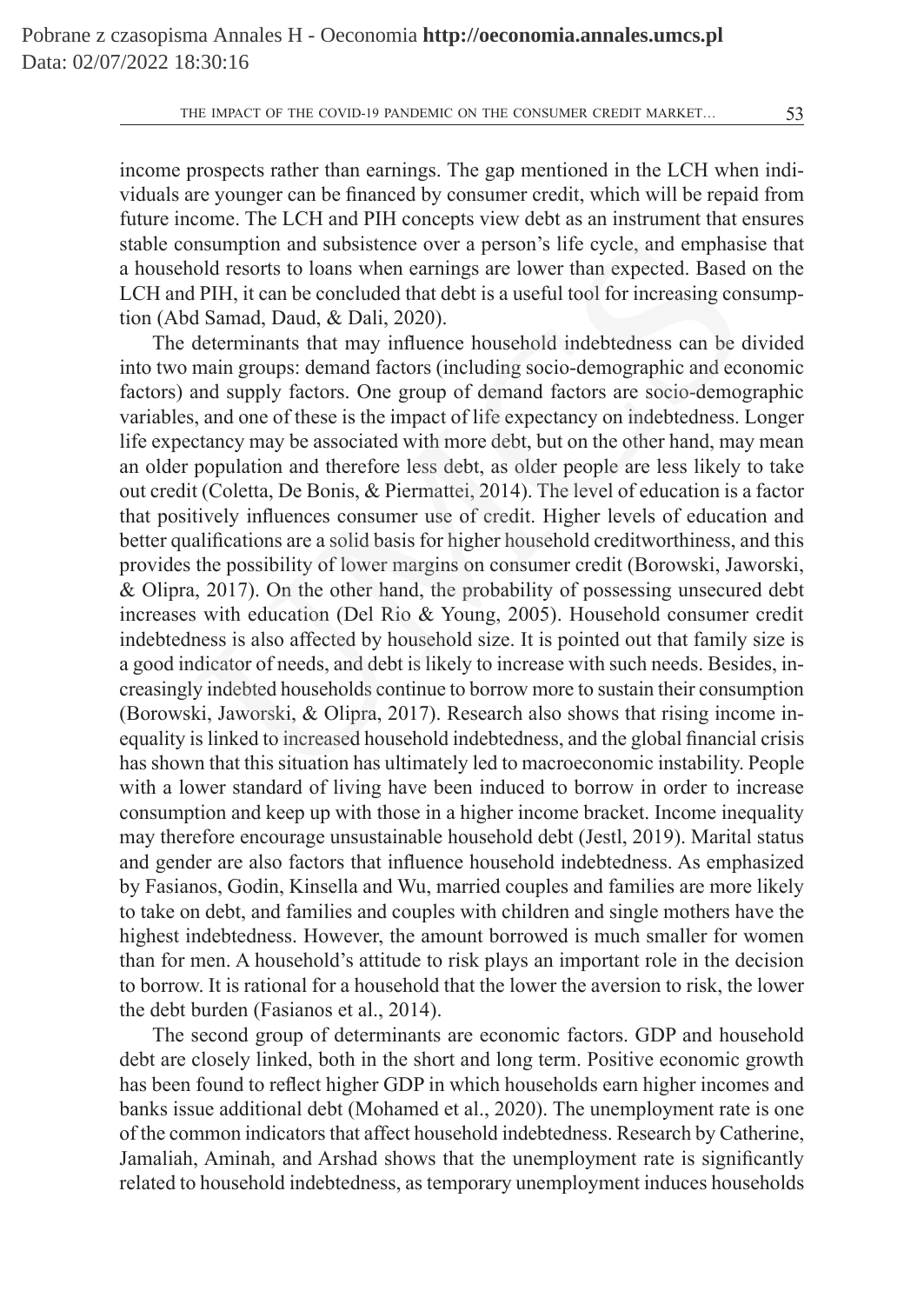to increase their debt in order to maintain their current standard of living (Catherine et al., 2016). Inflation, in turn, has different effects on borrowing and lending. Inflation devalues debt, providing a strong incentive for households to borrow. On the supply side, however, inflation will erode capital and discourage lending. In the light of high inflation, less money is borrowed and household debt declines. Low inflation may be a reason for an increase in household indebtedness, as it can reduce households' financial constraints (lower inflation leads to a lower interest rate, and thus less income is needed for repayment) and encourage lending (lower inflation causes slower erosion of capital) (Meng, Hoang, & Siriwardana, 2013).

In addition to demand-side determinants, household indebtedness may be influenced by supply-side factors, i.e. by influencing the behaviour of financial intermediaries. The first is investor and creditor protection, which varies by type of legal system and helps determine the propensity for private indebtedness. The next are collateral and bankruptcy laws that protect borrowers and lenders, which can facilitate lending. Traditionally, bankruptcy law aims to manage the insolvency of non-financial businesses, while consumer bankruptcy law aims to manage the insolvency of households. The quality of credit information available through public or private credit registers is another supply-side factor. Financial intermediaries share information on the creditworthiness of their borrowers and find that the inclusion of borrowers in both private and public registers has a positive impact on household indebtedness. In contrast, inefficient collection procedures in case of debtor insolvency may make banks less willing to lend (Coletta, De Bonis, & Piermattei, 2014). ly side, however, inflation will erode capital and discourage lending<br>tigh inflation, less money is borrowed and household debt declines<br>my be a reason for an increase in household indebtedness, as it can<br>these innaction l

One of the important determinants in recent years have been global financial shocks, which reduce external demand and cause a reduction in production in export-dependent countries. Global financial shocks worsen domestic financing conditions, create negative effects on wealth and consequently reduce real economic activity. Domestic credit conditions also become more restrictive as household balance sheets deteriorate (T'ng, 2013). One of the global shocks that has taken place in recent times is the COVID-19 pandemic.

# **Literature review**

The COVID-19 crisis and the resulting restrictions on movement disrupted the economies of Eurozone countries and had a severe impact on the credit market and consumers, especially those who were financially exposed, leaving many Eurozone households in an unstable financial situation. During the COVID-19 crisis, member states introduced a number of support measures to ease the financial burden on households, such as moratoria for consumer credit repayments. In addition, the banking sector was supported by credit moratoria and guarantees. These measures helped spare households, businesses, and banks from bearing the burden of the crisis, but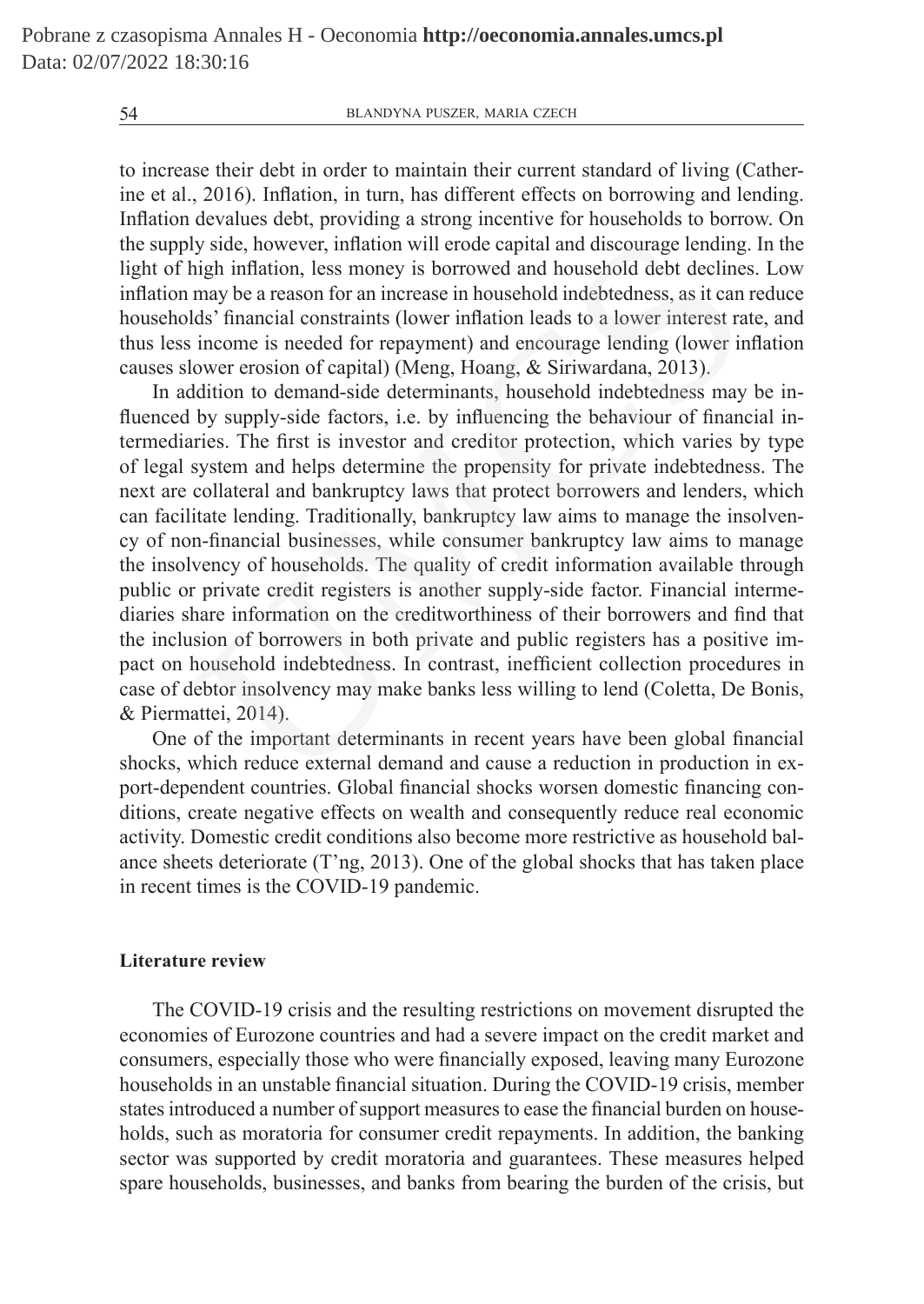THE IMPACT OF THE COVID-19 PANDEMIC ON THE CONSUMER CREDIT MARKET... 55

they also suspended the normal functioning of market mechanisms. As a result, the full consequences of the crisis are not yet visible.

According to Angeloni (2021), the pandemic has affected banks through multiple channels. The first is an increase in demand for consumer credit, as households experiencing cash shortages use credit, often with the support of public guarantees. This increase in the guaranteed credit amount is a positive source of income for banks, but this effect is weakened, and can be reversed, by a reduction in credit spreads resulting from a more accommodative monetary policy. However, over time, both of these effects are likely to be overshadowed by the deterioration in credit quality resulting from the recession. This effect will become apparent after a significant time lag following the removal of public support measures (Angeloni, 2021).

Beck (2021) believes that unlike the global financial crisis and the Great Recession, the financial sector was not at the centre of the current crisis. The financial sector has been affected in the same way as other sectors by the public health crisis and the restrictive measures imposed by governments. Borrowers affected by the pandemic are less willing to pay back loans, and the reduction in interest rates worldwide has put pressure on banks' interest spread. This also highlights the fact that the financial sector plays a key role in providing much of the support for governments and central banks in containing and mitigating the impact of the pandemic. Monetary authorities expanded asset purchase programmes and stepped in as market makers when financial markets showed clear disruptions. These aggressive monetary policy actions were aimed at maintaining liquidity and credit in the real economy (Beck, 2021). . The first is an increase in demand for consumer credit, as household:<br>cash shortages use credit, often with the support of public guarantee<br>in the guaranteed credit amount is a positive source of income for<br>effect is we

In contrast, Aiyar et al. (2021) find that borrower defaults may occur during the pandemic and could start to increase as the moratoria put in place expire. Furthermore, the expiration of other borrower support measures may also increase credit risk and result in tighter credit conditions. The authors emphasize that the trade-offs introduced by banks relating to the scale and duration of borrower support measures should relate to debt service relief and loan guarantees. Debt service relief should be a fundamental tool employed by banks to get ahead of missed loan repayments or, failing that, to restore loans to servicing condition. The pandemic has shown that widely available assistance measures, such as general debt moratoria, can effectively prevent widespread bankruptcy of (temporarily illiquid) borrowers. However, moratoria are unsustainable in the long term because they defer banks' accrued interest income, putting pressure on the net operating income, and distorting asset valuation by misclassifying loans. In contrast, the design of loan guarantees should ensure that banks' incentives to select and provide services to borrowers were consistent with the public sector's interest in limiting losses beyond what is required to address any market failure (Aiyar et al., 2021).

The Consumer Financial Protection Bureau's Consumer Credit Panel (CCP) (2020) report examined the early effects of COVID-19 regarding consumer credit on: late loan repayments, payment assistance, access to credit and account balances. The report emphasizes that reduced income can cause households to struggle to pay bills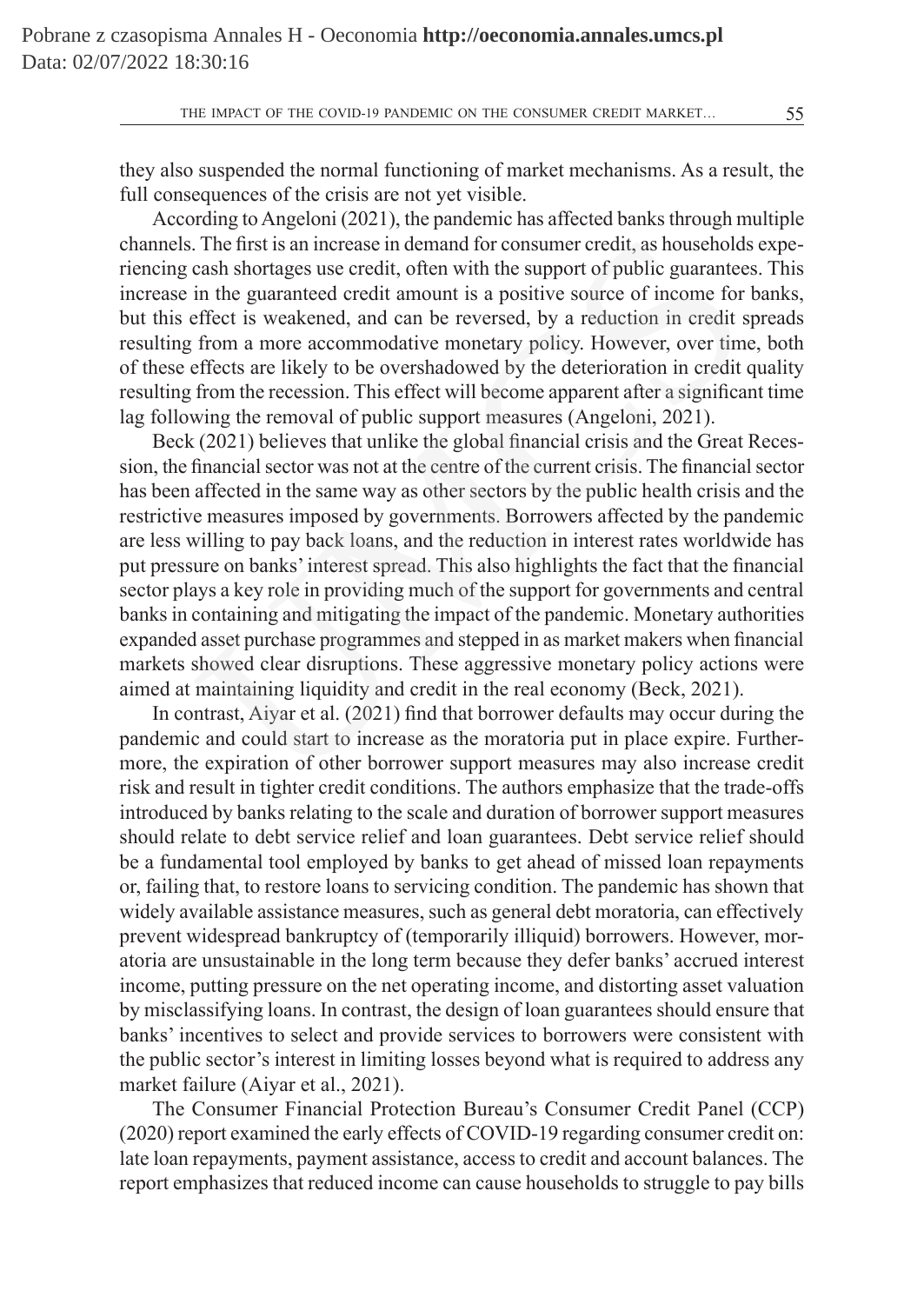and can increase their debt. Households that are struggling to make payments may ask for deferment or forbearance to repay their debt. Such assistance is most often provided at the discretion of the financial institution. Access to loans may be difficult for households looking for additional credit. In order to address pandemic-related household financial shocks, it was noted that lenders should report to credit reference bureaus whether consumers are paying their debts or have obtained relief. The CCP notes that assistance to borrowers should vary by loan type, such as suspending capital and interest payments on loans until September 30, 2020 (CFPB, 2020).

Research by Fieldhouse and Partridge (2020) suggests that consumer credit losses as a result of the pandemic will be high and will vary significantly by region, credit rating and asset class, just as the impact of COVID-19 may vary significantly by location and other demographics. The author considers that the increase in bank losses should be less severe than the downturn during the pandemic, and that the recovery will be more gradual. This is because households have entered the recession with a strong credit position, but, at the same time, aid is targeted at their solvency. The most likely path for consumer credit is one in which losses will be less severe than the unemployment rate would suggest, that is, characterised by slower growth and a more gradual decline. This is due to both the strength of household finances entering the recession and the help that will be offered in many forms from both governments and lenders. Lenders will probably offer their own form of relief, such as deferred payments, so as to minimise losses during the pandemic (Fieldhouse  $\&$ Partridge, 2020). eholds looking for additional credit. In order to address pandemic-<br>
difinancial shocks, it was noted that lenders should report to credit ret<br>
whether consumers are paying their debts or have obtained relief. The<br>
tasista

Demertzis et al. (2020) find that one in three EU households cannot cope with an unexpected shock in normal times, let alone during a pandemic. Support measures introduced across the EU aim to provide economic assistance to those households in which people have lost their jobs or faced a significant reduction in income. However, in many countries – typically the economically weaker countries – every second household has been vulnerable and state assistance is likely to be smaller and shorter. Policies that increase financial resilience in a structural way among consumers will become necessary in the future. Such policies include financial education programmes in the workplace or initiatives to directly promote financial resilience among households. The survey also shows that there are significant differences between EU countries in terms of financial instability. This indicates different degrees of urgency, and the need for different policies to promote financial resilience (Demertzis et al., 2020).

Cooper, Getter, Gnanarajah, Perkins, and Scott (2020) emphasize that even before the pandemic, many consumers had problems in repaying their loan obligations, but due to increasing difficulties during COVID-19, loan repayment tolerance became a common form of relief for consumers. Loan repayment plans are agreements that allow borrowers to reduce or suspend payments for a short period of time, providing consumers with more time to repay their debt. These plans do not cover outstanding loans and appear to be suitable for borrowers experiencing temporary difficul-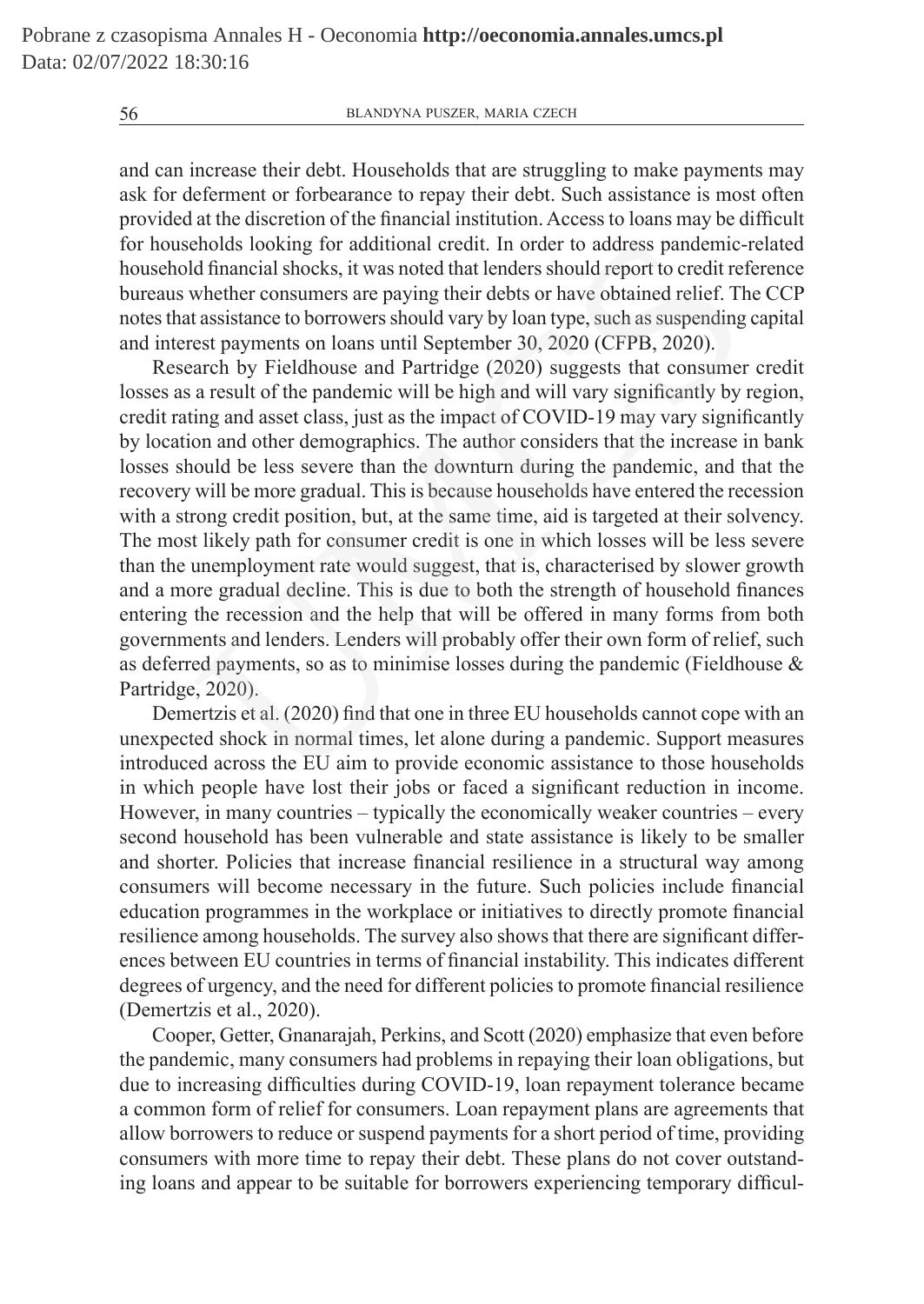THE IMPACT OF THE COVID-19 PANDEMIC ON THE CONSUMER CREDIT MARKET... 57

ties. During the COVID-19 pandemic, financial regulators took significant steps to encourage lenders to provide credit relief and other types of relief to financially disadvantaged consumers. In addition, many market regulators have updated their guidelines to help financial institutions support consumer needs during the pandemic. Regulatory guidelines do not force financial institutions to take specific actions in favour of consumers (such as deferring loan repayments), but may encourage them to offer various forms of support. Many banks and cooperative savings and credit unions have announced measures to offer various forms of assistance to affected consumers. The economic impact of the COVID-19 pandemic could significantly affect the financial system. The large number of outstanding consumer credit instalments could have serious negative consequences for financial institutions. Many consumers with credit repayment problems may not be aware that during the pandemic banks have introduced the possibility of obtaining a loan default under certain circumstances, and that their financial institutions can provide loan waivers or other assistance. If consumers are not aware of these existing assistance options, it is possible that assistance may not reach those most in need (Cooper et al., 2020, p. 1). s to help financial institutions support consumer needs during the pan<br>ory guidelines do not force financial institutions to take specific act<br>consumers (such as deferring loan repayments), but may encourage<br>out forms of s

As underlined by Cooper et al. (2020, p. 2), promoting loan amortisation as a solution for consumers who have problems meeting their loan obligations would make sense if COVID-19 was short-lived. However, if the economic impact of the pandemic continues for a longer period, loan defaults may only delay consumers' loan repayments. If this occurs, consumers may not be able to avoid the serious consequences of non-payment of credit, such as debt collection, seizure of goods or garnishment of wages. While regulatory protection allows consumers with credit redemption agreements to protect their credit history during the pandemic, this provision can also lead to unintended consequences. One of the most significant is making it more difficult for consumers to access new credit, especially for those who are currently meeting their credit obligations. So far, most of the response to COVID-19 in consumer debt markets has focused on helping consumers make existing debt repayments rather than providing access to credit as the pandemic continues. Evidence suggests that credit markets have already tightened, and consumers may now find it harder to access new credit than before the pandemic (Cooper et al., 2020, p. 2).

# **Research methods and data**

The study is based on a critical analysis of the literature and quantitative research. Analysis of the scientific literature focused on studying the impact of the pandemic on situation of the consumer credit market and determining the factors affecting household consumer credit indebtedness. The empirical research, meanwhile, focused on determining the dynamics and direction of changes in the total value of consumer credit before and during the COVID-19 pandemic (time series analysis), as well as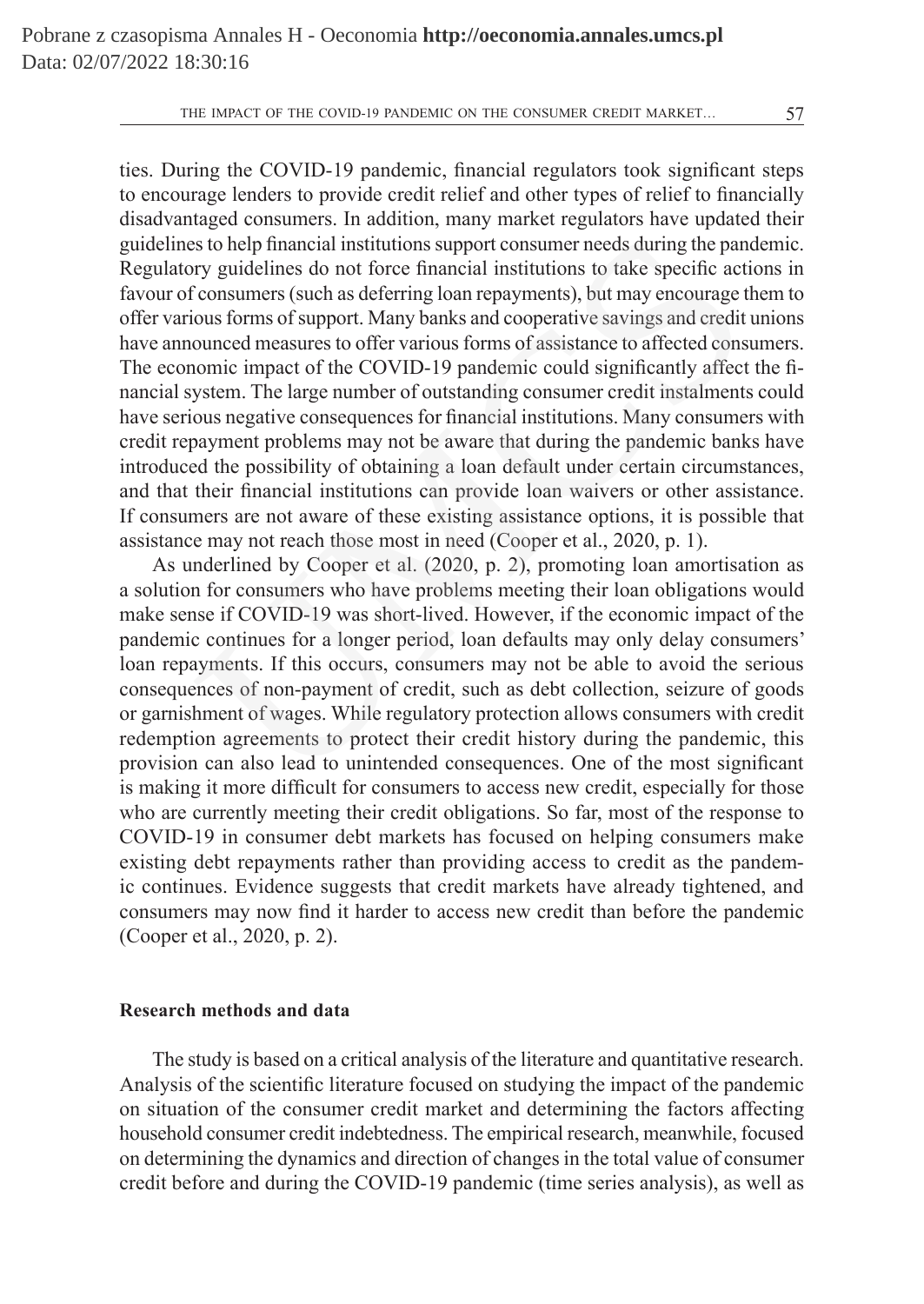identifying the determinants directly related to COVID-19 that affect the amount of consumer credit in the Eurozone (multiple linear regression analysis).

Multiple linear regression analysis was used to determine the impact of multiple variables that characterise COVID-19 (independent variables) on the amount of consumer credit in Eurozone countries (dependent variable). The principal focus in the research was to quantify the relationship between multiple independent variables and the dependent variable.

This study focuses only on extracting factors directly derived from COVID-19 and affecting the value of consumer credit in the Eurozone. For this purpose, a separate multiple linear regression model was built for each Eurozone country (19 models in total), in which the dependent variable (Y) was the amount of household consumer credit, while the independent variables were the following: s that characterise COVID-19 (independent variables) on the amove reredit in Eurozone countries (dependent variable). The principal field elependent variable.<br>
Ethe was to quantify the relationship between multiple indepen

1. Total COVID-19 cases,

- 2. New COVID-19 cases,
- 3. Total COVID-19 deaths,
- 4. New COVID-19 deaths,
- 5. Total COVID-19 tests,
- 6. New COVID-19 tests,

7. Patients hospitalized with COVID-19,

8. ICU COVID-19 patients (per million),

9. Total COVID-19 vaccinations,

10. People vaccinated with at least one dose against COVID-19,

11. People fully vaccinated against COVID-19,

12. Reproduction rate (R number), which measures the ability of COVID-19 to spread, e.g. the number R-15 means that on average one person transmits COVID-19 to 15 other people,

13. Stringency index, which is calculated as the average of the following indicators: face covering; closure of schools and workplaces; restrictions on movement, international travel, public assembly, cancellation of public events, stay-at-home requirements and public information campaigns.

The estimated multiple linear regression models are described by the following formula:

 $\dot{Y} = b_0 + b_1 X_1 + b_2 X_2 + b_3 X_3 + b_4 X_4 + b_5 X_5 + b_6 X_6 + \dots + b_{13} X_{13} \pm \zeta$ 

where:  $b_i$  – partial regression factors – are model parameters representing independent variables that influence the level of household consumer credit in the Eurozone.

The parameters of the regression equation were estimated using the least squares method (LSM), for which the sum of squares of the residuals (deviations  $y - \hat{y}$ ) for all observation results is the smallest. In order to verify the individual models and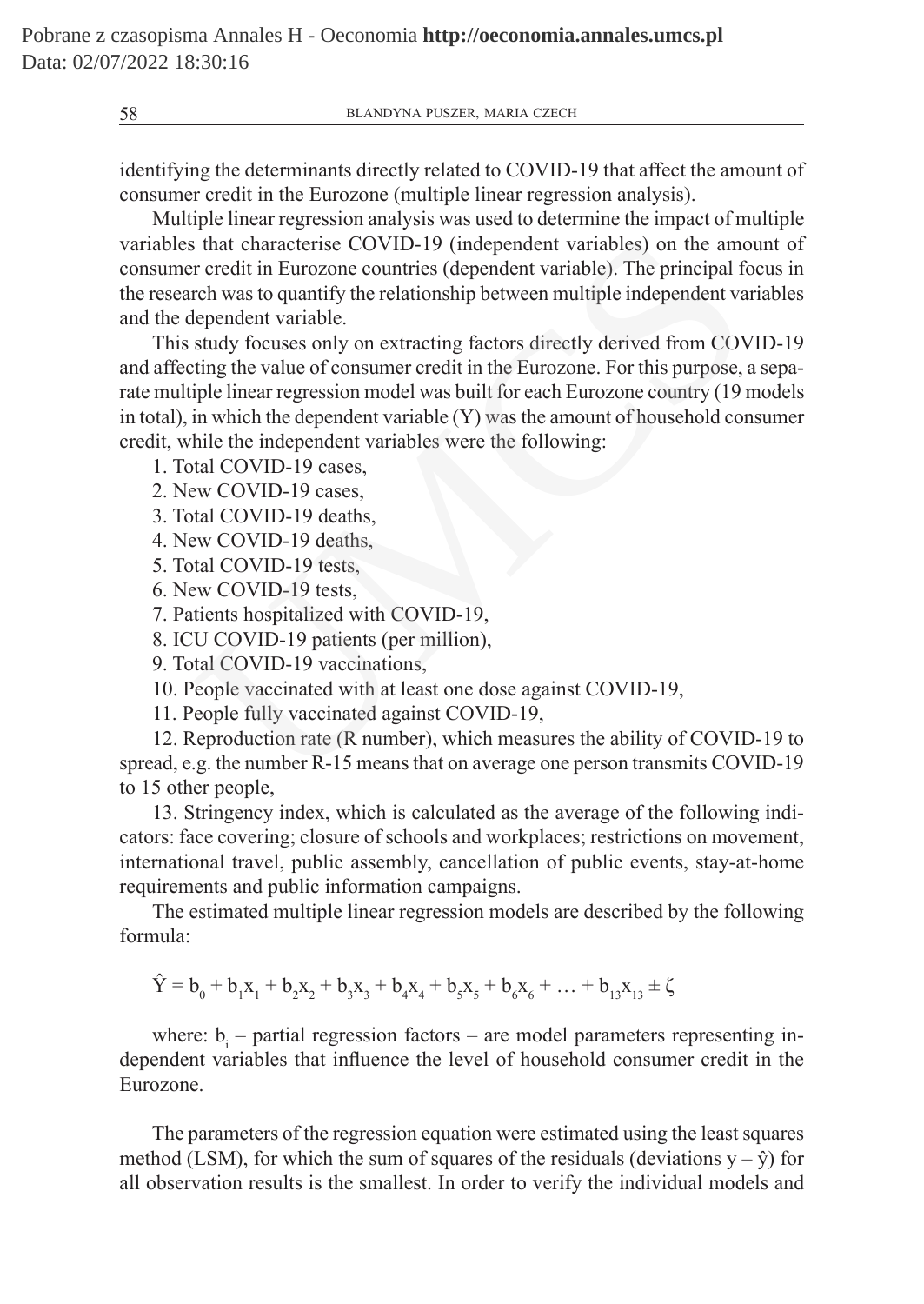answer the question whether there is a relationship between the dependent variable (Y) and any of the explanatory variables (X), two hypotheses were formulated for each model:

 $H_0: b_1 = b_2 = \ldots = b_{13} = 0$  $H_1$ : at least one of the b<sub>i</sub> (i = 1, 2, ..., 13)  $\neq 0$ 

Hypothesis  $H_0$  assumes that there is no linear correlation relationship between the amount of consumer credit in Eurozone countries and any of the independent variables  $X_i$  present in the regression model. If hypothesis  $H_0$  is confirmed, the analysis is not continued. In contrast, hypothesis  $H_1$  assumes that there is a linear correlation relationship between the dependent variable and at least one independent variable  $X_i$ . Acceptance of hypothesis  $H_1$  requires further action to resolve which  $b_i$  parameters are different from zero. After verifying the factors (independent variables) that influence the dependent variable (amount of consumer credit in the Eurozone), the significance of the parameters of the multivariate linear regression model was assessed using the multivariate coefficient of determination  $\mathbb{R}^2$  and the standard error of estimation.  $b_1 = b_2 = ... = b_{13} = 0$ <br>
t least one of the  $b_1$  (i = 1, 2, ..., 13)  $\neq 0$ <br>
of thessis H<sub>0</sub> assumes that there is no linear correlation relationship betw<br>
of consumer credit in Eurozone countries and any of the independer

The progressive stepwise regression method was chosen as the method for selecting independent variables in the multiple linear regression analysis. In the construction of the model, all the above-mentioned independent variables  $(X_i)$  were considered, but only those that were statistically significant were entered into the model. Statistical significance was assessed using the t-test, assuming a maximum 5% probability of error in inference ( $p < 0.05$ ). Thus, those variables whose value was higher than the critical value resulting from the Student's t-distribution at the alpha level < 0.05 were considered statistically significant. Then, after including all statistically significant variables in the model, the linear significance for the entire constructed model was tested using the F-test statistic.

The application of the multivariate linear regression model allowed us to answer the question of whether the COVID-19 pandemic affects changes in the amount of consumer credit in Eurozone countries. During the research process, the method of economic statistics was mainly used. This is a subject method used to collect materials and data and then to conduct analysis. The following secondary data used in the empirical research was:

– monthly consumer credit amounts in Eurozone countries, obtained from the European Central Bank (ECB) database,

– daily COVID-19 data in Eurozone countries, obtained from the Our World in Data database, which collects government data from around the world. For the regression analysis, daily data was averaged (arithmetic average) and presented monthly.

The study was conducted between January 1, 2019, and July 31, 2021 (time series analysis) and during the pandemic: March 1, 2020 – August 31, 2021 (regression analysis). The study periods adopted are determined by the duration of the pandemic in Eurozone countries and the availability of statistical data. On March 11, 2020,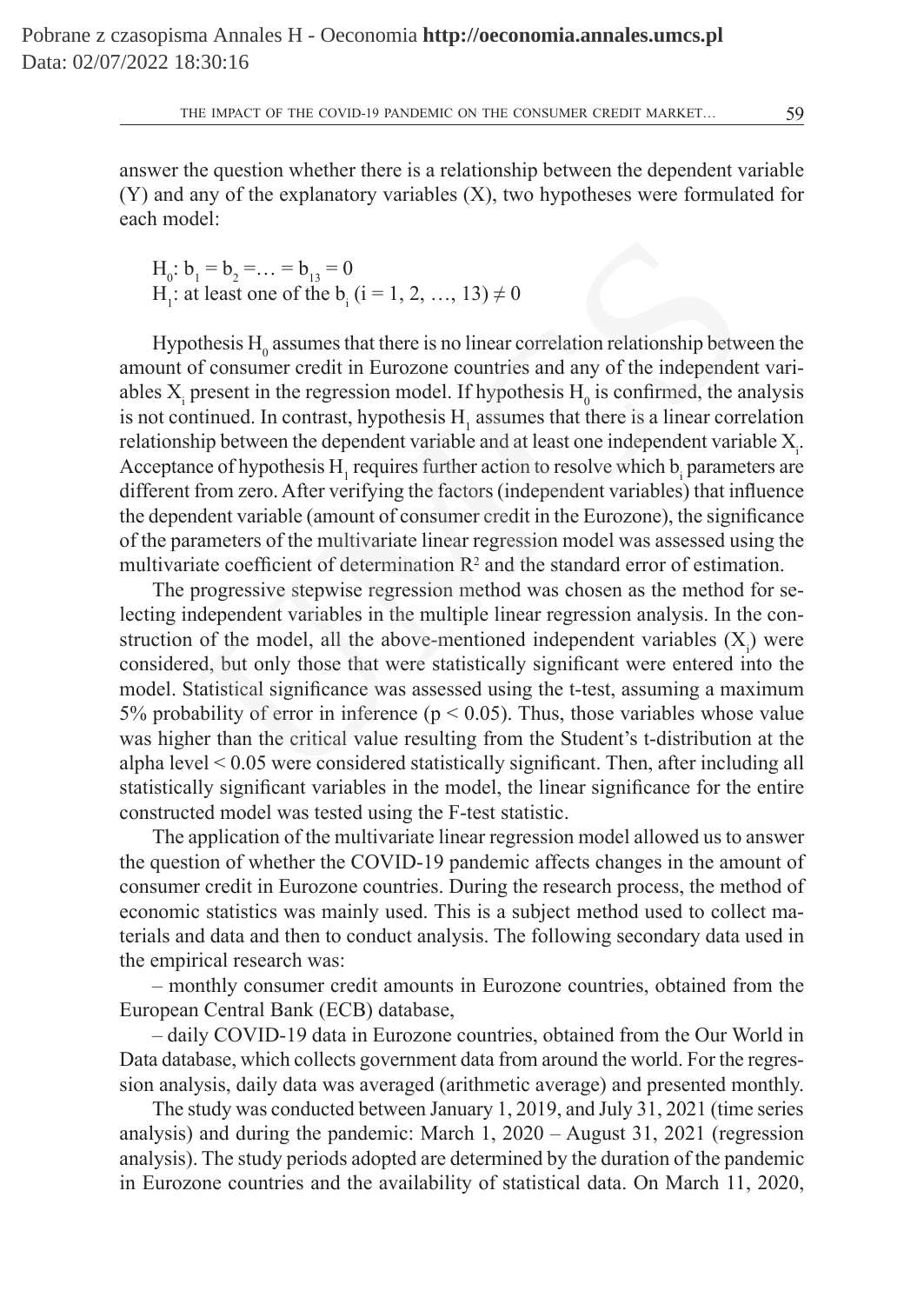the World Health Organization (WHO) characterized the COVID-19 disease as a pandemic, which is ongoing as of the date of this study. Due to this, and because of the disparity in the frequency of publication of individual statistics, difficulties arose in defining the study period. For this reason, it was decided to adopt two different research periods for separate analyses. In the time series analysis, in order to compare the dynamics of changes before and during the pandemic, January 1, 2019 was taken as the beginning of the research. During the research period, the most complete current statistical data ended in August 2021, therefore, the research period closed on August 31, 2021. However, in the correlation analysis, the study period is determined by the timing of the outbreak of the pandemic in each country. Although the onset of COVID-19 was dated November 2019, the timing of its spread to individual countries varied. Therefore, March 1, 2020 was taken as the start of the study period, as from this date all Eurozone countries recorded cases of COVID-19 and started publishing statistics on the spread of the pandemic. Due to the availability of up-to-date statistical data, the latest extent of the study was set – as in the dynamics analysis – as 31 August 2021. defining the study period. For this reason, it was decided to adopt to<br>search periods for separate analyses. In the time series analysis, in o<br>the dynamics of changes before and during the pandemic, January 1<br>n as the begi

## **Results**

## **Dynamics analysis results**

Consumer credit is a growing segment in most Eurozone countries. Thanks to an increase in both demand and supply, this segment saw a significant increase in loans granted in many countries in the years before the pandemic. The supply increased due to low interest rates and higher margins being sought by banks. The increase in the total amount of loans granted was mainly due to increased demand from borrowers and the better macroeconomic conditions observed during the year before the pandemic in the Eurozone, as well as falling unemployment. These factors boosted household incomes and private consumption was enhanced by growing consumer confidence. Supply was driven by low interest rates and banks' search for higher margins (EBA, 2020).

The COVID-19 pandemic and the resulting pressure to observe social distancing, limit interpersonal contacts and move many spheres of life to the Internet contributed to rapid adaptation to new operating conditions both on the part of financial institutions and consumers themselves. The amount of consumer credit in the Eurozone is shown in Figure 1.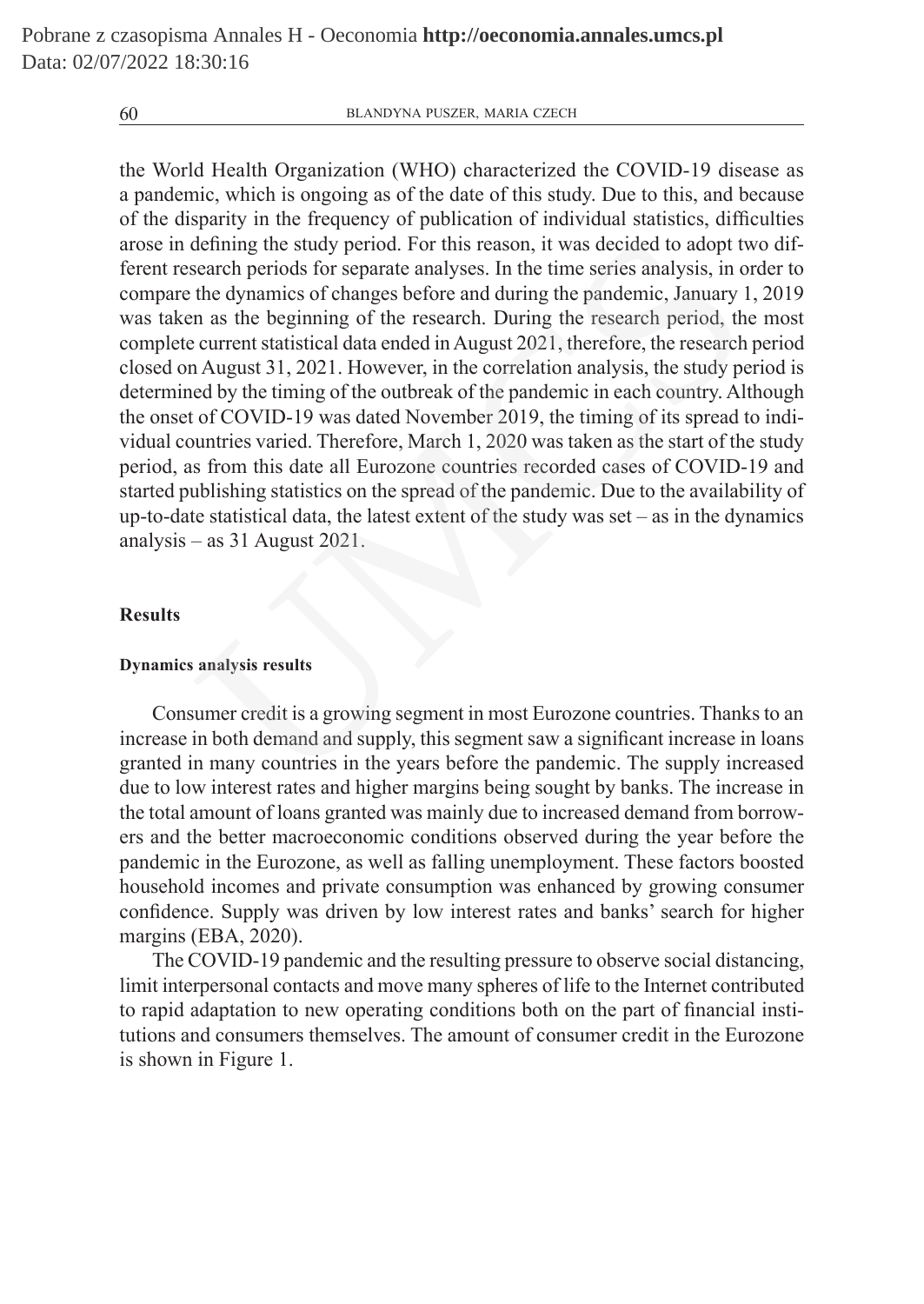



**Figure 1.** Total amount of consumer loans in the Eurozone between January 2019 and August 2021 (EUR million)

Source: Authors' own study based on (ECB, 2021).

The data presented in Figure 1 shows that the total amount of consumer loans granted by banks in the Eurozone varied over the period studied. Up until the outbreak of the pandemic, the value of these loans increased on average by 0.75% every month (Figures 2 and 3).



**Figure 2.** Consumer credit growth in the Eurozone (month-to-month, EUR million) Source: Authors' own study based on (ECB, 2021).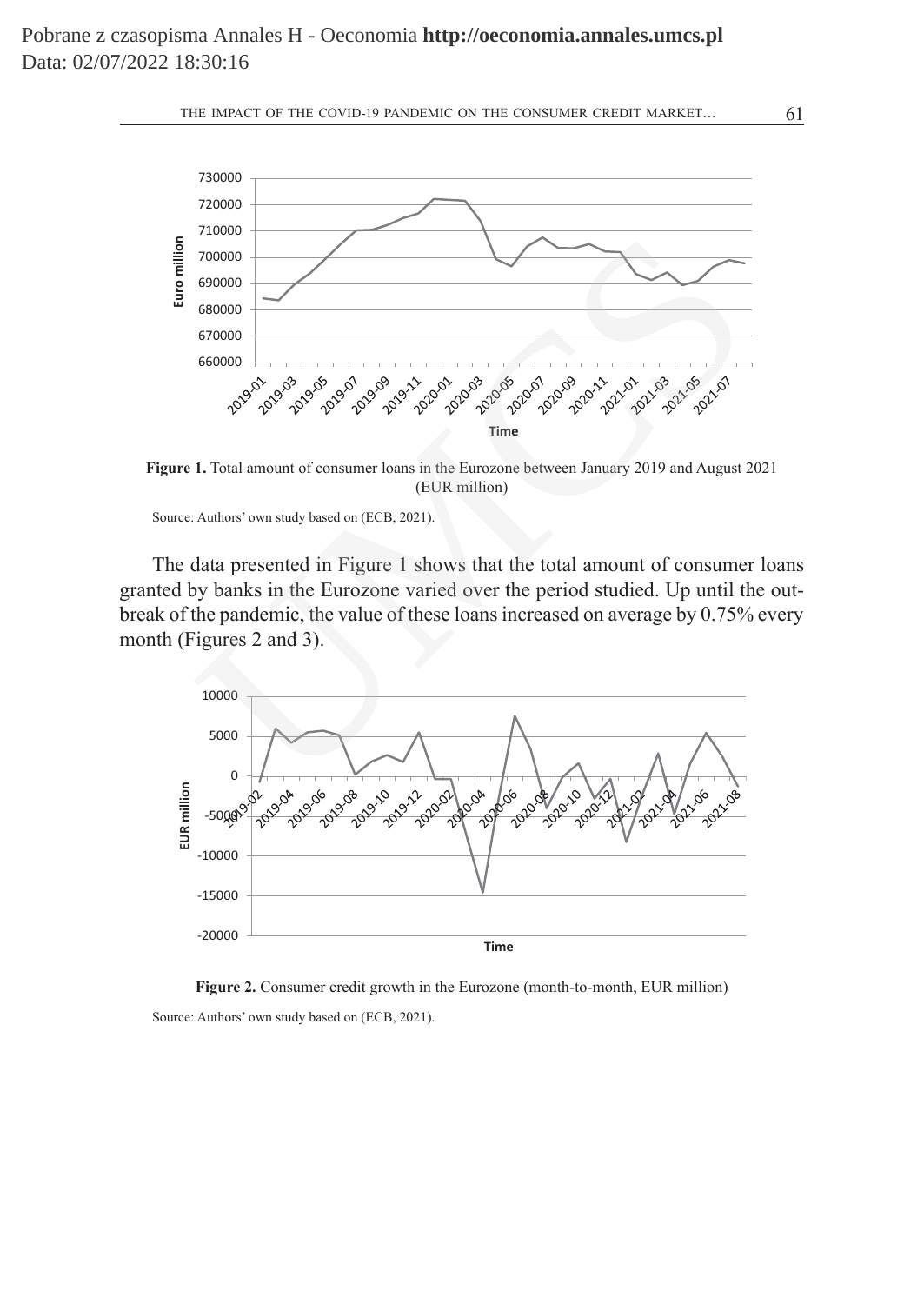

Figure 3. Consumer credit growth in the Eurozone (month-to-month, %)

Source: Authors' own study based on (ECB, 2021).

In the first phase of the pandemic (March 2020), banks in the Eurozone granted fewer consumer loans, with the decline in the value of these loans amounting to 2%. The image of the consumer credit market was "distorted" by the existence of completely opposite periods: "pre-pandemic" and "pandemic" (Kata, Nowak, Leszczyńska, Kowal, & Sebastianka, 2021). The situation was similar in the subsequent phases of the pandemic, although the decline in the value of loans was not as large as in the initial phase. Up until the outbreak of the pandemic, the value of these loans increased slightly in most Eurozone countries (Figures 4 and 5).



**Figure 4.** Consumer credit growth dynamics in Eurozone countries (month-to-month, EUR million) Source: Authors' own study based on (ECB, 2021).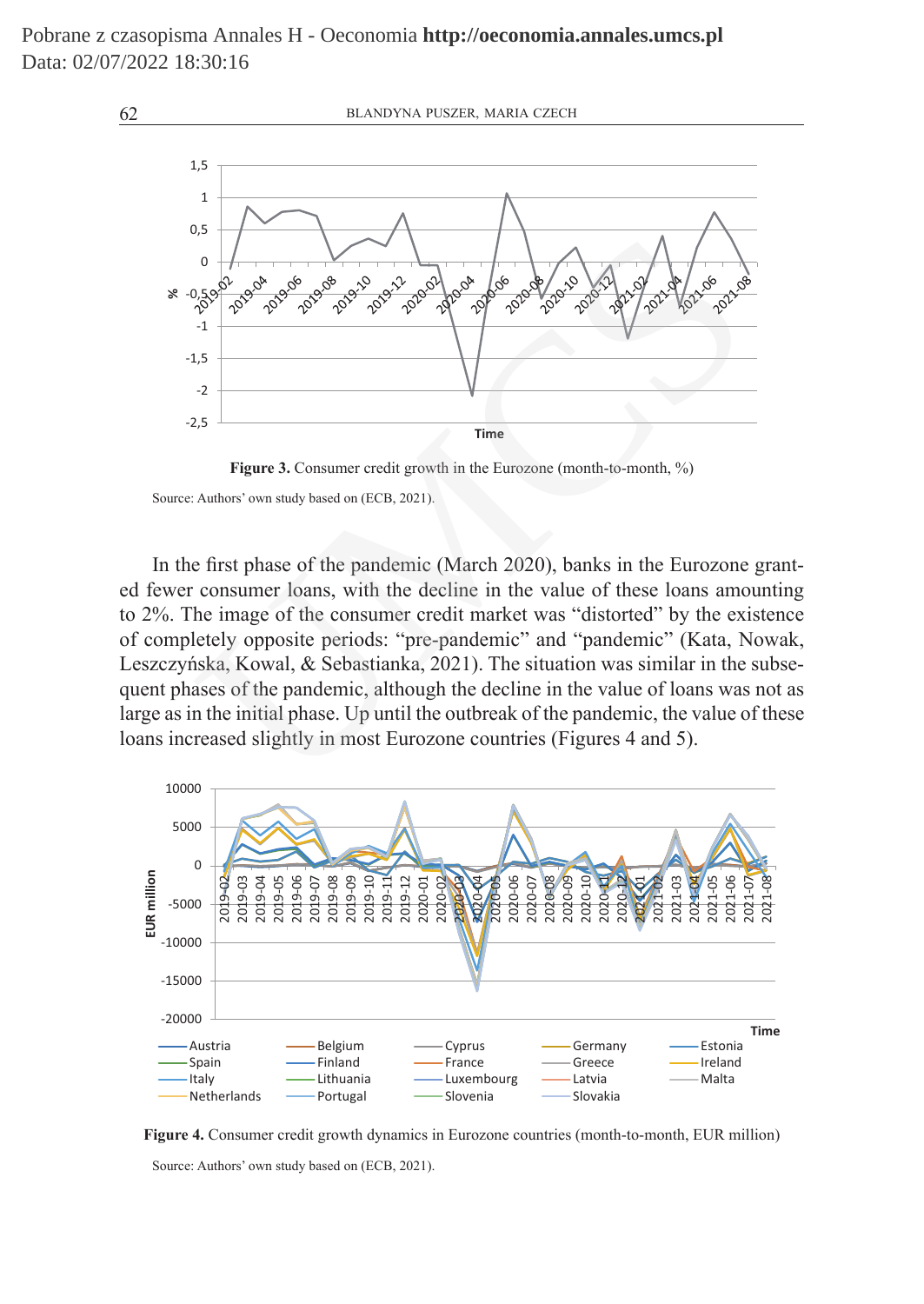



**Figure 5.** Consumer credit growth dynamics in Eurozone countries (month-to-month, in %) Source: Authors' own study based on (ECB, 2021).

In the first phase of the pandemic (March 2020), banks in Eurozone countries extended less consumer credit, with the largest decreases in the value of these loans recorded by Ireland (11.7%), Cyprus (11.6%) and Greece (5.7%), while in the rest of the Eurozone the decrease was between 0.5% and 2%. In the subsequent phases of the pandemic the situation was similar but the declines were significantly smaller, the exceptions being the Netherlands (down 11.3% in April 2021), Greece (down 12.98% in April 2021), Cyprus (down 10.9% in June 2021) and Estonia (down 22.9% in July 2021).

#### **Linear regression analysis results**

In the analysis of the impact of the COVID-19 pandemic on consumer credit values in the Eurozone, 19 multiple linear regression models were estimated and verified – one for each Eurozone country. The  $H_0$  hypothesis was accepted in three models for the following Eurozone countries: Austria, Luxembourg and Slovakia, while for the remaining countries, the hypothesis was rejected. A positive verification of  $H_0$  is equivalent to the lack of a linear correlation between the value of consumer credit in Austria, Luxembourg and Slovakia and any of the independent variables  $X_i$  present in the regression model. As there was no linear relationship between the variables tested, the multiple regression analysis was terminated at this stage. In the remaining 16 Eurozone countries, hypothesis  $H_1$  was verified positively and, thus, confirmed that in these countries there is a linear relationship between the value of consumer loans and at least one independent variable  $X_i$ . At the same time, the results indicate that the independent variables vary across countries (Table 1).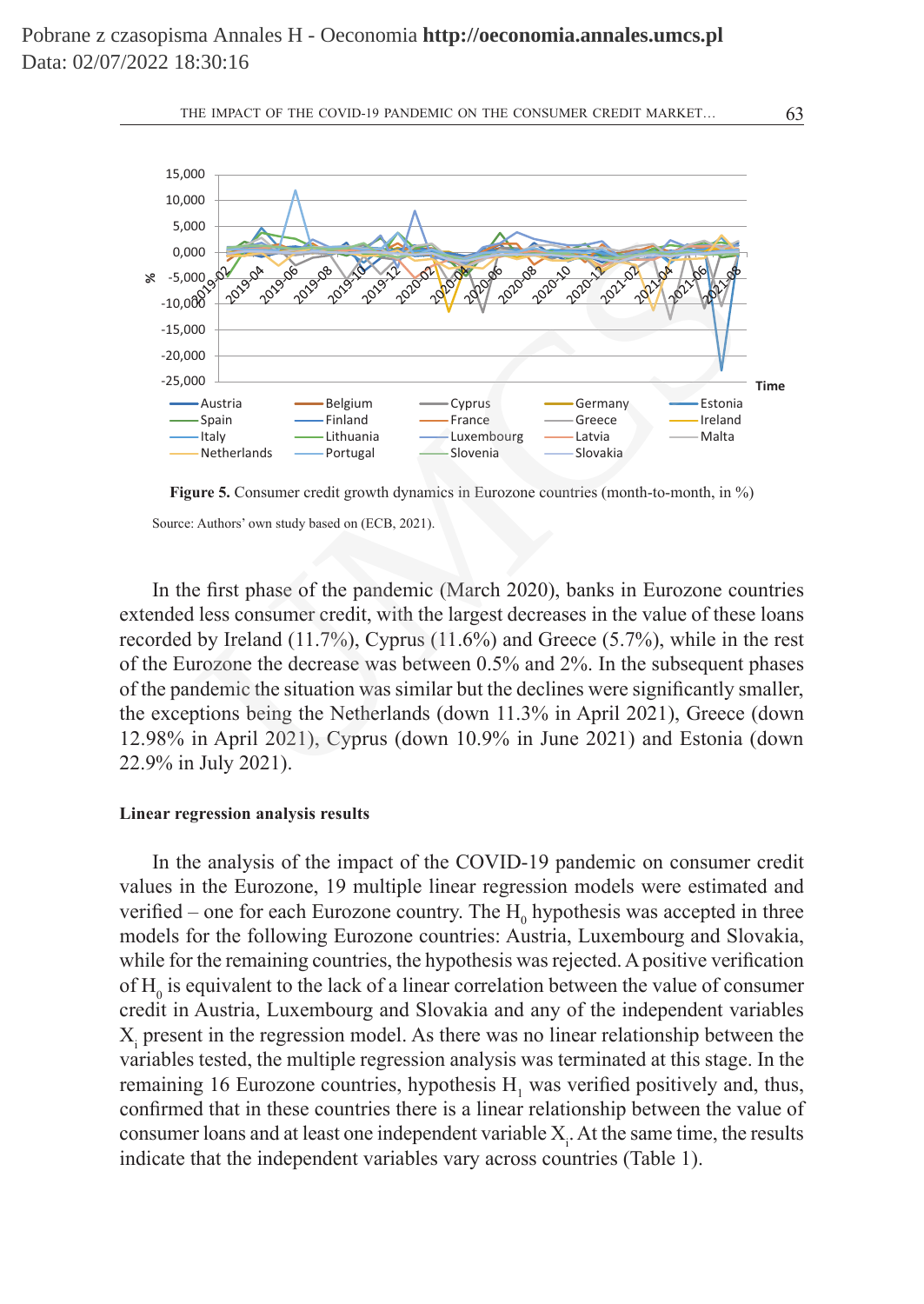|                                                                                        |                  | Stringency index                                                                         | $x_{13}$                  |                | 1.30    |       | $-106.5$ | $-3.09$ | $-162.6$ |           |          |                    |          |                  |           |           |           |                |             | $-9.89$        | $-0.003$       |           |  |          |  |                |      |         |  |  |         |
|----------------------------------------------------------------------------------------|------------------|------------------------------------------------------------------------------------------|---------------------------|----------------|---------|-------|----------|---------|----------|-----------|----------|--------------------|----------|------------------|-----------|-----------|-----------|----------------|-------------|----------------|----------------|-----------|--|----------|--|----------------|------|---------|--|--|---------|
|                                                                                        |                  | $(K$ number)<br>Reproduction rate                                                        | $X_{12}$                  | No correlation |         |       |          |         |          | $-244.48$ |          | 15.76              |          | $\overline{0.3}$ |           | 3151.7    |           |                |             |                |                | $-188.44$ |  |          |  |                |      |         |  |  |         |
|                                                                                        |                  | COVID-19<br>vaccinated against<br>People fully                                           | $\mathbf{x}_{\mathrm{H}}$ |                |         |       |          |         |          |           |          |                    | 0.0001   |                  | 0.0001    |           | 0.0001    |                |             |                | $-0.0001$      |           |  |          |  |                |      |         |  |  |         |
|                                                                                        |                  | $COAID-16$<br>dose against<br>with at least one<br>People vaccinated                     | $x_{10}$                  |                |         |       |          |         |          |           |          |                    |          |                  |           |           |           |                |             |                |                |           |  |          |  | 0.0001         |      |         |  |  |         |
|                                                                                        |                  | vaccinations<br>Total COVID-19                                                           | $\times$                  |                |         |       |          |         |          |           |          |                    |          | 0.0001           | $-0.0001$ |           |           | $-0.0001$      |             |                |                |           |  |          |  |                |      |         |  |  |         |
|                                                                                        |                  | (noillim<br>patients (per<br>ICN COAID-19                                                | $x_{\infty}$              |                |         |       |          |         |          |           |          |                    |          |                  |           |           |           |                |             |                |                |           |  |          |  | $-89.4$        |      |         |  |  | $-1.06$ |
| Table 1. Linear regression analysis results<br>Parameters of the independent variables |                  | $COAID-16$<br>hospitalised with<br>Patients                                              | $\mathbf{x}_\tau$         |                |         |       |          |         |          |           |          |                    |          |                  |           |           |           |                |             | No correlation |                |           |  | $-0.01$  |  | No correlation |      |         |  |  |         |
|                                                                                        |                  | sisəi<br>New COVID-19                                                                    | $\times$                  |                |         |       |          |         |          |           |          |                    | $-0.002$ |                  |           |           |           |                |             |                |                |           |  | $-0.001$ |  |                |      |         |  |  |         |
|                                                                                        |                  | sisəi<br>Total COVID-19                                                                  | $x_{\zeta}$               |                |         |       |          | 0.0001  |          | 0.0001    |          |                    |          |                  |           |           | $-0.0001$ | 0.0001         |             |                | 0.001          |           |  |          |  |                |      |         |  |  |         |
|                                                                                        |                  | deaths<br>New COVID-19                                                                   | $X_4$                     |                |         |       |          |         |          |           |          | $-2.00$            |          |                  |           | 0.15      | 0.0001    |                |             |                |                |           |  | 30.27    |  |                |      |         |  |  |         |
|                                                                                        |                  | deaths<br>Total COVID-19                                                                 | ×,                        |                |         |       |          | 0.01    |          | $-0.1$    | $-0.127$ | $\overline{\circ}$ | $-1.76$  |                  | 0.31      | $-0.15$   |           |                |             | $-0.01$        | $\overline{Q}$ |           |  | 0.02     |  |                |      |         |  |  |         |
|                                                                                        |                  | cases<br>New COVID-19                                                                    | ×,                        |                |         |       |          |         |          |           |          |                    |          |                  |           |           |           |                |             | $-0.04$        |                | 0.009     |  |          |  |                | 0.03 |         |  |  |         |
|                                                                                        |                  | cases<br>Total COVID-19                                                                  | ×,                        |                |         |       |          |         |          |           |          |                    |          |                  |           | $-0.0001$ |           | $\overline{0}$ | $-0.04$     |                | 0.2            |           |  |          |  |                |      | $-0.03$ |  |  |         |
|                                                                                        | <b>Dependent</b> | er credit in the<br>debt resulting<br>from consum-<br>household<br>variables<br>Level of | Eurozone                  | Austria        | Belgium | Sundk | Germany  | Estonia | Spain    | inland    | France   | Greece             | reland   | taly             | ithuania  | uxembourg | Latvia    | Malta          | Netherlands | Portuga        | Slovenia       | Slovakia  |  |          |  |                |      |         |  |  |         |

Source: Authors' own study based on (Our World in Data, 2021). Source: Authors' own study based on (Our World in Data, 2021).

Pobrane z czasopisma Annales H - Oeconomia **http://oeconomia.annales.umcs.pl** Data: 02/07/2022 18:30:16

# 64 BLANDYNA PUSZER, MARIA CZECH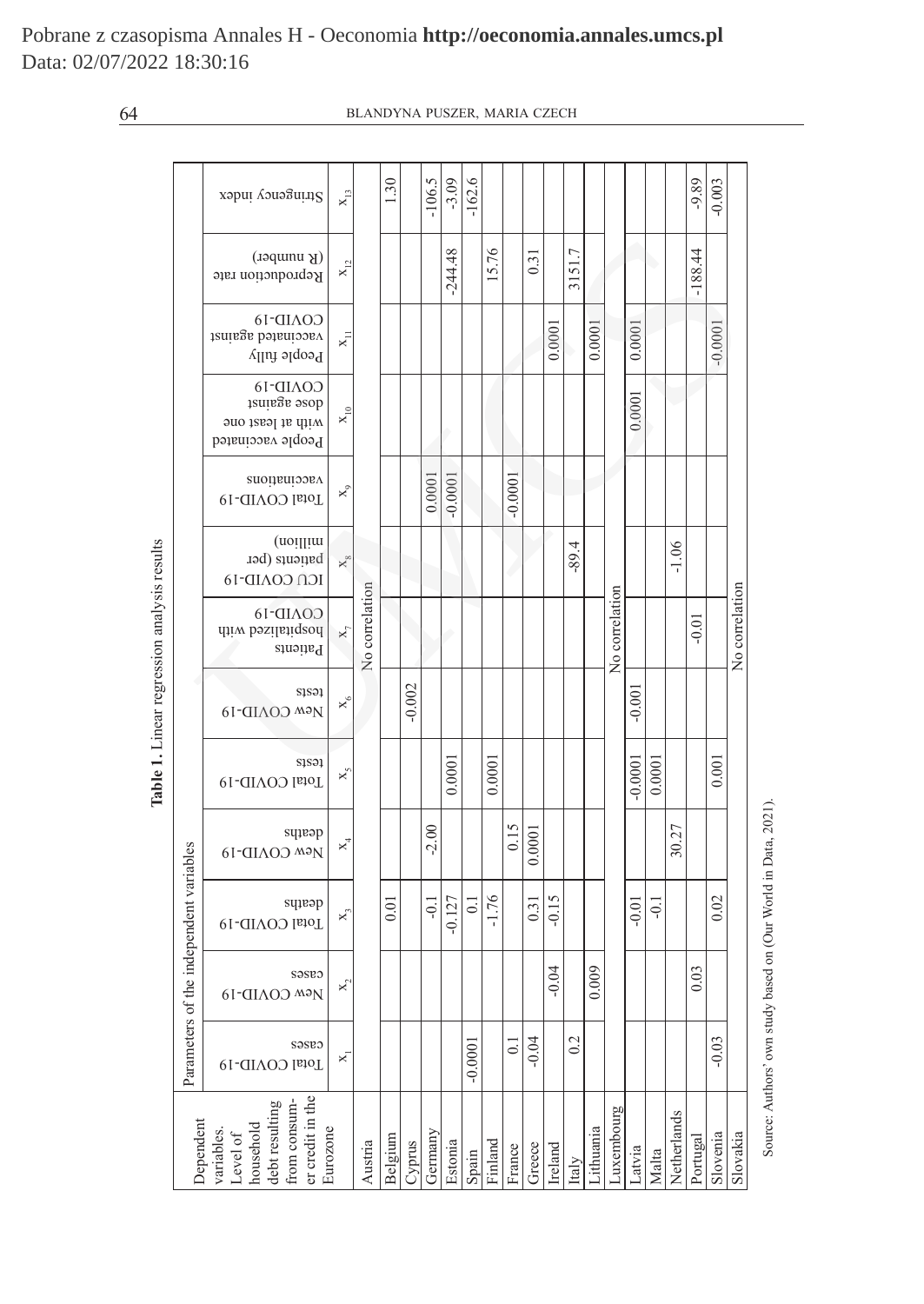Table 1 is quite revealing in several ways. First, there is a significant difference in the strength of the impact of individual independent variables on the amount of consumer credit in the Eurozone. Second, the direction of the impact of individual independent variables on the amount of consumer credit varies across Eurozone countries. Third, significant differences were found in the impact of the pandemic on the amount of consumer credit across Eurozone countries.

The results obtained revealed that the reproduction rate variable  $(x_{12})$  has the greatest impact on the value of loans taken out in the Eurozone. It was shown that changes in this indicator caused the largest changes in the value of consumer loans. This applies to countries such as Italy, Estonia, Portugal, Finland and Greece. It should be emphasized that the direction of the demonstrated correlation shown in these countries varies. In the case of Italy, Finland and Greece, an increase in the reproduction rate variable by one unit results in an increase in the value of consumer loans by EUR 3151.70 million in Italy, EUR 15.76 million in Finland and EUR 0.31 million in Greece. In contrast, in countries such as Estonia and Portugal, an increase in the reproduction rate variable by one unit results in a decrease in the value of consumer credit in Estonia by more than EUR 244 million and in Portugal by more than EUR 188 million. The results indicate that the impact of this variable on the value of consumer loans is heterogeneous. The reproduction rate reflects the ability of transmitting COVID-19 to other people. As the R number increases, the risk of COVID-19 cases increases and, consequently, the threat of increased restrictions, including restrictions on mobility or imposition of quarantine. Such a situation leads to the need to stay at home and manage time with limited access to work and leisure activities. This, in turn, generates increased consumer spending on small domestic appliances, such as TVs, tablets, or computers. Satisfying small consumption needs is therefore achieved by means of financial credit. On the other hand, the negative impact of the Reproduction Rate on the value of consumer credit in Estonia and Portugal could be explained by the increasing risk of losing disposable income during the lockdown period. The higher the capacity of COVID-19 to spread, the higher the risk of temporary or even permanent job loss. lent variables on the amount of consumer credit varies across Eu<br>s. Third, significant differences were found in the impact of the par<br>nount of consumer credit across Eurozone countries.<br>The production rate variable  $(x_{12$ 

The second variable showing the strongest impact is the Stringency Index  $(x_1, y_2)$ , which has been shown to be significant in Spain, Germany, Portugal, Estonia, Belgium and Slovenia. The research showed that in all these countries, with the exception of Belgium, there is a negative impact of this variable on the value of household consumer credit. According to the results, it is concluded that an increase in the Stringency Index by one unit resulted in a decrease in the value of consumer loans by EUR 162.60 million in Spain, over EUR 106 million in Germany and EUR 9.89 million in Portugal. In the other countries mentioned, the parameters of this variable indicate a much lower strength of interaction between the variables: -3.09 in Estonia, and -0.003 in Slovenia. Such a situation could be explained by the fact that the threat of temporary exclusion from professional and social activity caused by the increase in restrictions aimed at stopping the transmission of the COVID-19 disease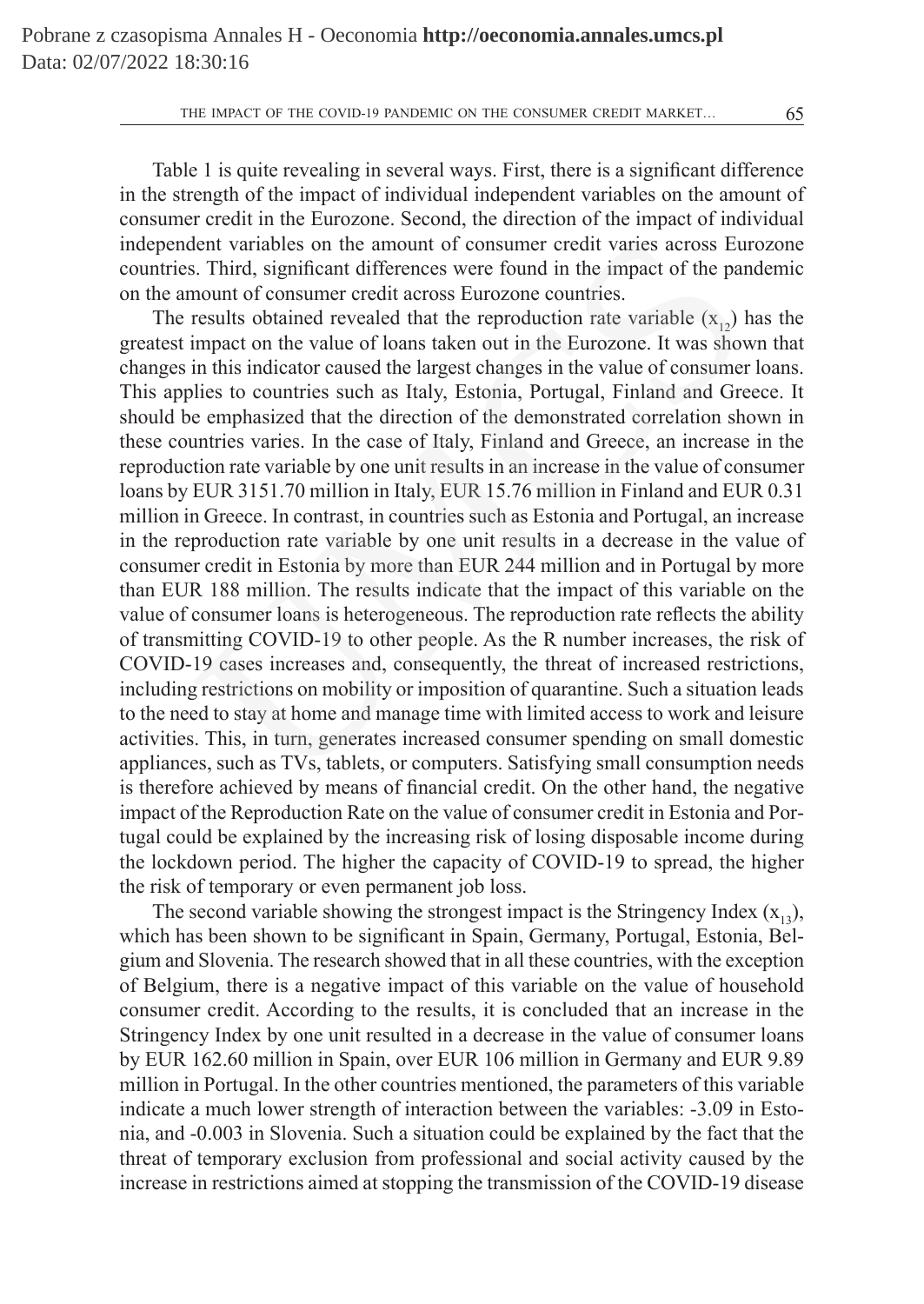generated the risk of losing part or all of one's disposable income, and in extreme cases even the loss of jobs. As a consequence, the risk of loss of creditworthiness rises, difficulties in settling liabilities increase and the threat of discontinuation of loan repayments grows. The results of the study revealed that increasing restrictions have a negative impact on consumer borrowing in Eurozone countries. The opposite results were obtained only in Belgium, where, as Table 1 shows, an increase in the Stringency Index by one unit caused an increase in the value of household consumer loans by EUR 1.3 million.

In the analysis of the results, the following variables also deserve attention: ICU COVID-19 patients (per million)  $(x_g)$  and COVID-19 deaths  $(x_g$  and  $x_4)$ . The ICU COVID-19 patients (per million) variable shows a negative impact on the value of consumer credit in Italy and in the Netherlands. The strength of this variable is especially significant in Italy, where an increase of 1 patient per million in the number of patients in ICU results in a decrease of EUR 89.40 million in the value of consumer credit, while in the Netherlands it decreases by EUR -1.06 million. The cautiousness of Italian households in taking out consumer loans in the light of increased numbers of patients in intensive care is justified by the development of the pandemic in the country. The condition of ICU patients raises a risk of permanent damage to health, and consequently a significant reduction in income to repay loans. It has been proven that Italy, especially at the beginning of the pandemic, was severely affected by COVID-19. At the beginning of the pandemic, the mortality rate in Italy due to COVID-19 was 13%, while at the same time in China the mortality rate was 4% (Ceylan, 2020). The region that suffered the most from the COVID-19 disease was Lombardy, where high rates of infection (as high as 37% of cases and 53% of deaths across the whole country) and high rates of COVID-19 transmission were shown as of 15 April 2020 (Odone, Delmonte, Scognamiglio, & Signorelli, 2020). The analysis results are confirmed by the parameters of the Reproduction Rate variable. lyments grows. The results of the study revealed that increasing restrative impact on consumer borrowing in Eurozone countries. The opere obtained only in Belgium, where, as Table 1 shows, an increase EUR 1.3 million.<br>EUR

The New COVID-19 deaths  $(x_4)$  variable was significant in the Netherlands. For the other countries, the strength of the impact of this variable is relatively weak. Noteworthy is the varying direction of the impact of this variable on the value of consumer credit across Eurozone countries. As presented in Table 1, New COVID-19 deaths show a higher strength, but a smaller range of impact compared to Total COVID-19 deaths.

In addition to the varying strength and direction of the impact of independent variables on the value of consumer credit in the Eurozone, significant differences were found in the number of variables affecting the value of consumer credit in each Eurozone country. The results showed that the value of consumer credit in Estonia, Latvia and Slovenia is affected by five independent variables (38% of the examined indicators), while in Germany, Greece and Portugal it is affected by four variables (31% of the examined indicators). It should be noted that in each country, the value of consumer credit is affected by a different set of independent variables. In contrast, the smallest number of independent variables affecting the value of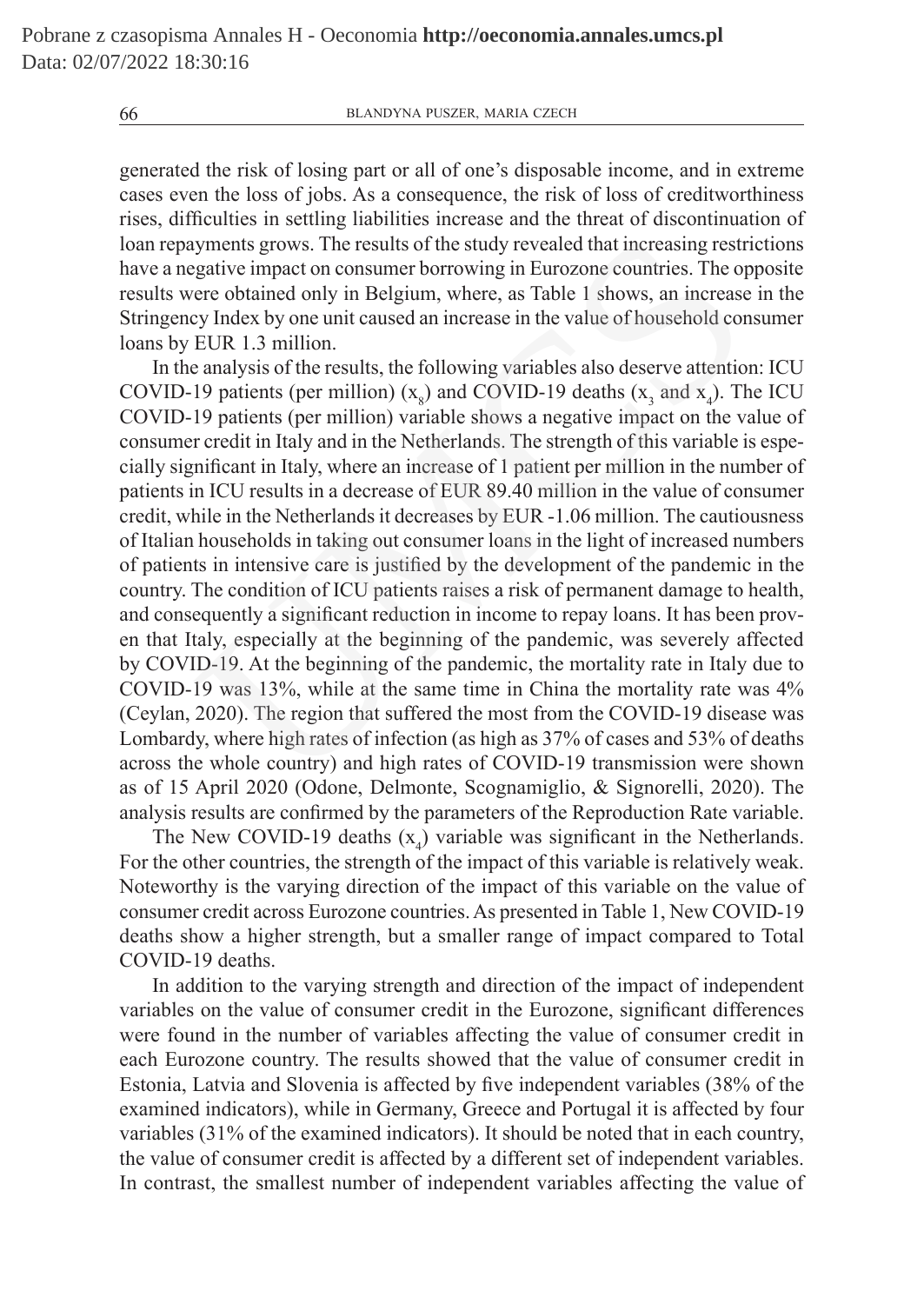consumer credit was observed in Cyprus (1 variable) and in Belgium, Lithuania, Malta and the Netherlands with 2 variables (15% of the examined indicators). The results of the analysis show that the COVID-19 pandemic in individual Eurozone countries has an uneven impact on the value of household consumer credit. Taking into account the strength, direction and level of the impact of independent variables on the value of consumer credit in individual Eurozone countries, it can be concluded that COVID-19 has affected the value of loans not only multidimensionally, but also heterogeneously. Indeed, according to the research results, the determinants of the impact on the value of consumer loans are diverse.

| countries has an uneven impact on the value of household consumer credit. Taking<br>into account the strength, direction and level of the impact of independent variables |                                                                                                                              |        |        |                      |                  |  |  |  |  |  |  |  |  |
|---------------------------------------------------------------------------------------------------------------------------------------------------------------------------|------------------------------------------------------------------------------------------------------------------------------|--------|--------|----------------------|------------------|--|--|--|--|--|--|--|--|
| on the value of consumer credit in individual Eurozone countries, it can be concluded                                                                                     |                                                                                                                              |        |        |                      |                  |  |  |  |  |  |  |  |  |
| that COVID-19 has affected the value of loans not only multidimensionally, but also                                                                                       |                                                                                                                              |        |        |                      |                  |  |  |  |  |  |  |  |  |
| heterogeneously. Indeed, according to the research results, the determinants of the                                                                                       |                                                                                                                              |        |        |                      |                  |  |  |  |  |  |  |  |  |
|                                                                                                                                                                           |                                                                                                                              |        |        |                      |                  |  |  |  |  |  |  |  |  |
| impact on the value of consumer loans are diverse.                                                                                                                        |                                                                                                                              |        |        |                      |                  |  |  |  |  |  |  |  |  |
| The results of the study confirm that all the estimated multivariate linear regres-                                                                                       |                                                                                                                              |        |        |                      |                  |  |  |  |  |  |  |  |  |
| sion models are statistically significant. This is indicated by the results of significance                                                                               |                                                                                                                              |        |        |                      |                  |  |  |  |  |  |  |  |  |
| assessment of the model parameters (Table 2).                                                                                                                             |                                                                                                                              |        |        |                      |                  |  |  |  |  |  |  |  |  |
|                                                                                                                                                                           |                                                                                                                              |        |        |                      |                  |  |  |  |  |  |  |  |  |
|                                                                                                                                                                           |                                                                                                                              |        |        |                      |                  |  |  |  |  |  |  |  |  |
| Table 2. Results of the evaluation of multiple linear regression model parameter significance                                                                             |                                                                                                                              |        |        |                      |                  |  |  |  |  |  |  |  |  |
|                                                                                                                                                                           | Model adjustment parameters<br>Test probability<br>Determination<br>F-test statistic<br>Estimation<br>T-test statistic value |        |        |                      |                  |  |  |  |  |  |  |  |  |
|                                                                                                                                                                           | coefficient R <sup>2</sup>                                                                                                   | error  | value  | level ( $p < 0.05$ ) | (intercept term) |  |  |  |  |  |  |  |  |
| Austria                                                                                                                                                                   | No correlation                                                                                                               |        |        |                      |                  |  |  |  |  |  |  |  |  |
| Belgium                                                                                                                                                                   | 0.52<br>20.50<br>5.25<br>0.04<br>11090.06                                                                                    |        |        |                      |                  |  |  |  |  |  |  |  |  |
| Cyprus                                                                                                                                                                    | 0.36                                                                                                                         | 72.36  | 10.37  | 0.00                 | 1560.42          |  |  |  |  |  |  |  |  |
| Germany                                                                                                                                                                   | 0.99                                                                                                                         | 90.85  | 339.11 | 0.00                 | 210246.90        |  |  |  |  |  |  |  |  |
| Estonia                                                                                                                                                                   | 0.98<br>9.34<br>64.71<br>0.02<br>1016.91                                                                                     |        |        |                      |                  |  |  |  |  |  |  |  |  |
| Spain                                                                                                                                                                     | 23.32<br>102960.10<br>0.91<br>318.87<br>0.00                                                                                 |        |        |                      |                  |  |  |  |  |  |  |  |  |
| Finland                                                                                                                                                                   | 0.81                                                                                                                         | 26.74  | 12.58  | 0.00                 | 16162.55         |  |  |  |  |  |  |  |  |
| France                                                                                                                                                                    | 0.98                                                                                                                         | 257.44 | 150.03 | 0.00                 | 186387.60        |  |  |  |  |  |  |  |  |
| Greece                                                                                                                                                                    | 0.97                                                                                                                         | 224.66 | 64.19  | 0.00                 | 16918.17         |  |  |  |  |  |  |  |  |
| Ireland                                                                                                                                                                   | 0.84                                                                                                                         | 31.79  | 13.82  | 0.01                 | 12015.44         |  |  |  |  |  |  |  |  |
| Italy                                                                                                                                                                     | 0.97                                                                                                                         | 236.11 | 85.62  | 0.00                 | 107376.80        |  |  |  |  |  |  |  |  |
| Lithuania                                                                                                                                                                 | 436.15<br>0.99<br>1.88<br>0.00<br>694.95                                                                                     |        |        |                      |                  |  |  |  |  |  |  |  |  |
| Luxembourg                                                                                                                                                                | No correlation                                                                                                               |        |        |                      |                  |  |  |  |  |  |  |  |  |
| Latvia                                                                                                                                                                    | 0.99                                                                                                                         | 0.01   | 1617   | 0.00                 | 452.89           |  |  |  |  |  |  |  |  |
| Malta<br>2.72<br>392.54<br>0.95<br>70.63<br>0.00                                                                                                                          |                                                                                                                              |        |        |                      |                  |  |  |  |  |  |  |  |  |
| Netherlands<br>0.93<br>186.77<br>53.65<br>0.00<br>10989.76                                                                                                                |                                                                                                                              |        |        |                      |                  |  |  |  |  |  |  |  |  |
| 58.08<br>Portugal<br>0.97<br>13.62<br>0.00<br>19842.47                                                                                                                    |                                                                                                                              |        |        |                      |                  |  |  |  |  |  |  |  |  |
| Slovenia<br>0.99<br>295.08<br>2687.86<br>1.79<br>0.00                                                                                                                     |                                                                                                                              |        |        |                      |                  |  |  |  |  |  |  |  |  |
| Slovakia                                                                                                                                                                  | No correlation                                                                                                               |        |        |                      |                  |  |  |  |  |  |  |  |  |

**Table 2.** Results of the evaluation of multiple linear regression model parameter significance

Source: Authors' own study based on (Our World in Data, 2021).

Table 2 shows that all the estimated multiple linear regression models are statistically significant, with the exception of the models for Austria, Luxembourg and Slovakia, where the correlation was not demonstrated. This is confirmed by the F-test statistic values of individual models (in the range from 5.25 to 436.15) and  $p < 0.05$ . The significance of the model is also confirmed by the estimation errors and the value of the t-statistic (free expression) – these are significantly different from zero. The level of the determination coefficient  $(R<sup>2</sup>)$  in the estimat-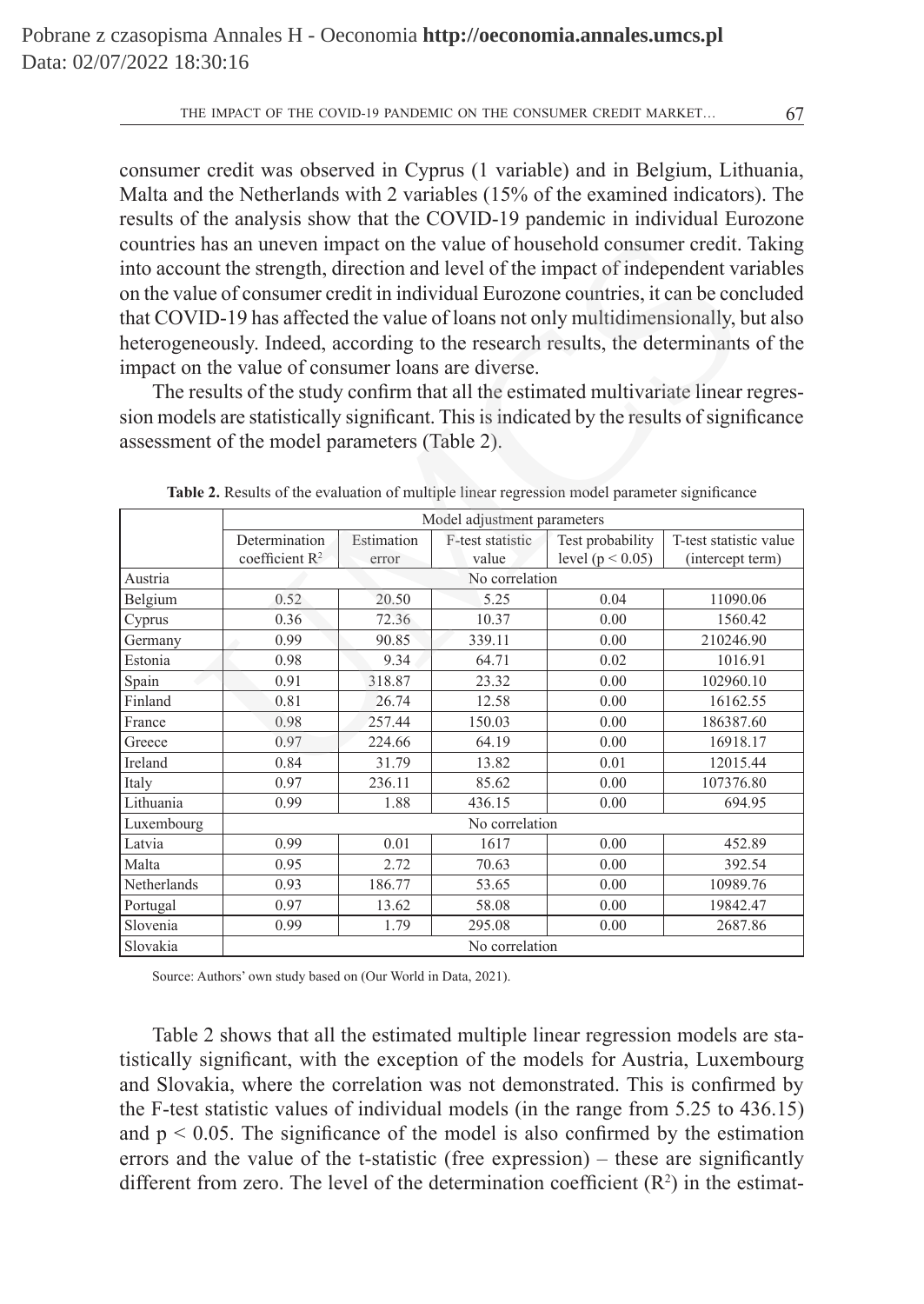ed models is between 0.36 and 0.99, which means that individual models explain between 36% and 99% of changes in the level of household consumer credit debt in the Eurozone.

# **Discussions and conclusions**

The results have shown that changes in the number of cases, the number of deaths, the number of tests and the number of vaccinations against COVID-19, as well as the amount of introduced safeguards and the rate of spread of COVID-19 in individual Eurozone countries translate into a tendency or aversion among households to take out consumer loans.

It has been proven that the pandemic has influenced the tendency of households to take out credit, as well as the propensity of banks to grant credit, and that it therefore has affected the behaviour of both borrowers and lenders. We also showed that in periods of increased COVID-19 transmission, there was a low propensity for using credit, while in periods of relative suppression of COVID-19 symptoms, this tendency increased. Thus, the research results have confirmed the hypothesis that COVID-19 has determined the amount of household debt arising from consumer loans. ons and conclusions<br>results have shown that changes in the number of cases, the number of<br>per of tests and the number of vaccinations against COVID-19, as well<br>of introduced safeguards and the rate of spread of COVID-19 in

It has also been proven that the pandemic has unevenly affected the value of loans across countries. The research has shown that out of the 19 Eurozone countries, in 3 countries there is no linear correlation between the explanatory variables and the value of consumer loans. In the remaining 16 countries, a significant difference was observed in the strength of the impact of individual independent variables on the value of consumer credit in the Eurozone, as well as a different direction of correlation between the variables. Moreover, significant differences were found in the number of variables influencing the value of consumer loans in individual Eurozone countries.

The research has shown that not all COVID-19 predictors determine the value of the loans studied. It was shown that the Reproduction Rate was a direct factor that influenced changes in the value of consumer loans in Italy, Estonia and Portugal (where the strongest impact was demonstrated), and also for Finland and Greece (with much weaker strength). The second dominant factor in terms of the strength of impact on the value of consumer loans in the Eurozone was the Stringency Index. This is because it was shown that the introduction of further restrictions to prevent the spread of COVID-19 was associated with a reduction in the value of consumer credit taken out by households in Spain by over EUR 162 million, in Germany by over EUR 106 million, in Portugal by EUR -9.89 million, and in Estonia by EUR 3 million. The results of the research revealed that increasing restrictions negatively affected the value of consumer borrowing in the Eurozone. In only one country – Belgium – there was a positive impact between the Stringency Index variable and the value of consumer loans. It also was proven that the other factors significant for the value of consumer credit in the Eurozone were the ICU COVID-19 patients (per million), and the COVID-19 deaths.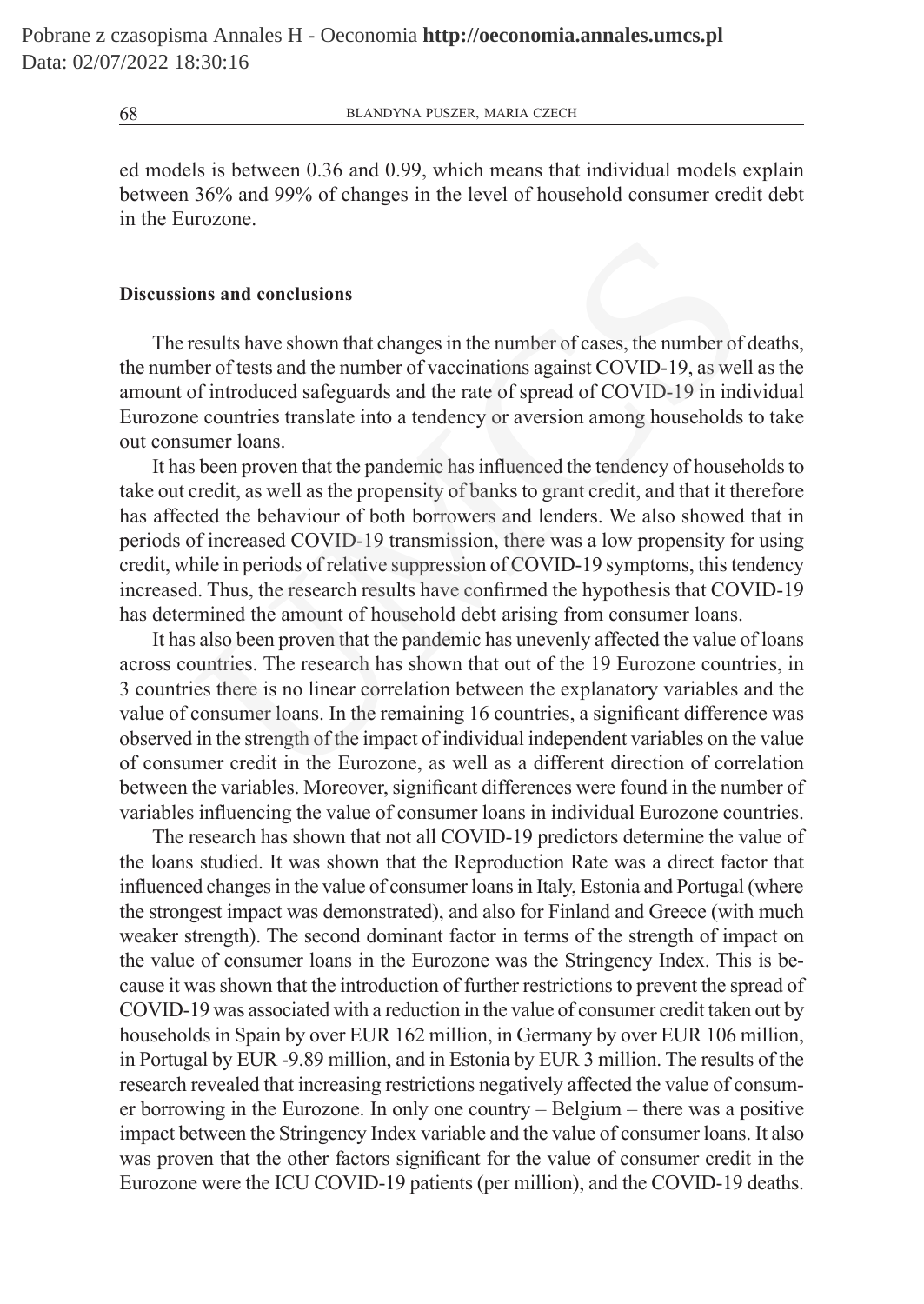THE IMPACT OF THE COVID-19 PANDEMIC ON THE CONSUMER CREDIT MARKET... 69

The results of the study clearly indicate that COVID-19 has determined the value of consumer credit in Eurozone and has affected decision-making in households regarding debt. The main finding of this study is that the impact of the analysed variables on the value of household consumer credit varies across countries. The results vary both in terms of the strength, direction and extent of the impact of individual variables. This is also shown in other studies by the authors in a series of analyses on the impact of the pandemic on the value of consumer credit (e.g. in the V4 countries) (Czech & Puszer, 2021).

Given that the pandemic is still ongoing, the results of this study should be treated with some caution. In the near future, the continuing pandemic may affect the causes and effects of changes in the value of consumer credit in the Eurozone differently, but this cannot be predicted at the present. Undoubtedly, the research has contributed to some extent to a better understanding of consumer credit indebtedness in times of turbulence and instability due to health issues in Eurozone countries. In the future, this research will serve as a basis for further studies into the phenomenon of household indebtedness in other countries. is on the value of household consumer credit varies across countrieary both in terms of the strength, direction and extent of the impact variables. This is also shown in other studies by the authors in a set on the impact

#### **References**

- Abd Samad, K., Daud, S.N.M., & Dali, N.R.S.M. (2020). Determinants of Household Debt in Emerging Economies: A Macro Panel Analysis. *Cogent Business & Management*, *7*(1), 1831765. **https://doi.org/10.1080/23311975.2020.1831765**
- Aiyar, S., Dao, M., Jobst, A., Mineshima, A., Mitra, S., & Pradhan, M. (2021). COVID-19: How Will European Banks Fare?. *IMF Departmental Papers*, *21*.
- Ando, A., & Modigliani, F. (1963). The "Life Cycle" Hypothesis of Saving: Aggregate Implications and Tests. *The American Economic Review*, *53*(1), 55–84. Retrieved from http://www.jstor.org/stable/1817129
- Angeloni, I. (2021). Non-Performing Loans: An Old Problem in a New Situation. *European Economy*, *1*, 107–118.
- Beck, T. (2021). Banking and COVID-19 Through the Crisis and Beyond. *European Economy*, *1*, 75–88.
- Borowski, J., Jaworski, K., & Olipra, J. (2017). Economic, Institutional and Socio-Cultural Determinants of Consumer Credit in the Context of Monetary Integration. *NBP Working Paper*, *254*.
- Bouyon, S., & Oliinyk, I. (2019). Price Rules in Consumer Credit: Should the EU Act? *European Credit Research Institute Research Report*, *22*.
- Catherine, S.F.H., Jamaliah, M.Y., Aminah, M., & Arshad, A. (2016). Household Debt, Macroeconomic Fundamentals and Household Characteristics in Asian Developed and Developing Countries. *The Social Sciences*, *11*(18), 4358–4362. **https://doi.org/10.36478/sscience.2016.4358.4362**
- Ceylan, Z. (2020). Estimation of COVID-19 Prevalence in Italy, Spain, and France. *Science of The Total. Environment*, *729*. **https://doi.org/10.1016/j.scitotenv.2020.138817**
- CFPB (Consumer Financial Protection Bureau). (2020). *The Early Effects of the COVID-19 Pandemic on Consumer Credit*. Consumer Financial Protection Bureau Office of Research Special Issue Brief.
- Coletta, M., De Bonis, R., & Piermattei, S. (2014). The Determinants of Household Debt: A Cross-Country Analysis. Bank of Italy. *Temi di Discussione. Economic Working Papers*, *987*.
- Cooper, C.R., Getter, D.E., Gnanarajah, R., Perkins, D.W., & Scott, A.P. (2020). *COVID-19: Consumer Loan Forbearance and Other Relief Options*. Congressional Research Service.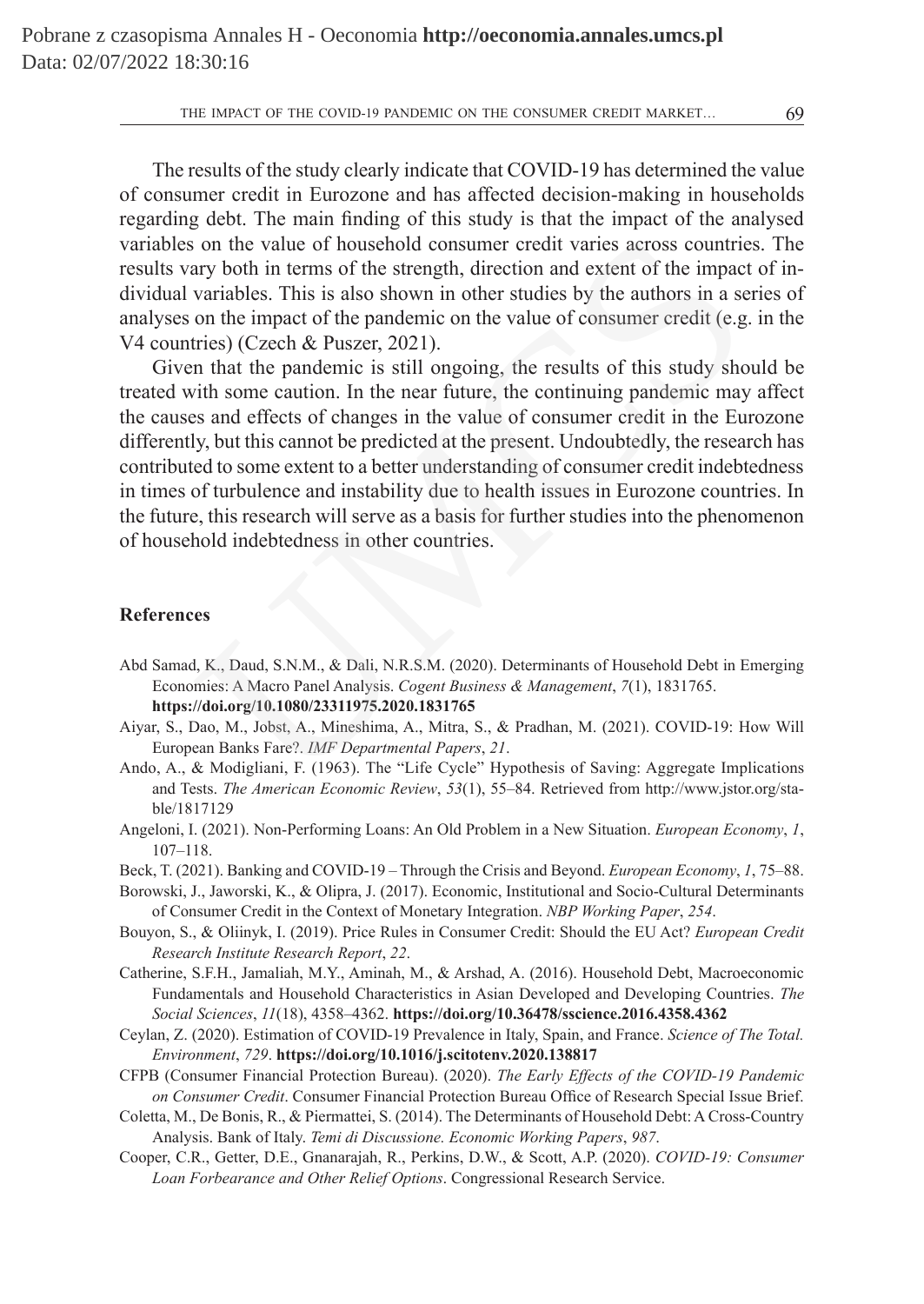- Czech, M., & Puszer, B. (2021). Impact of the COVID-19 Pandemic on the Consumer Credit Market in V4 Countries. *Risks*, *9*(12), 229. **https://doi.org/10.3390/risks9120229**
- Del Rio, A., & Young, G. (2005). The Determinants of Unsecured Borrowing: Evidence from the British Household Panel Survey. *Bank of England Working Paper*, *263*.
- Demertzis, M., Domínguez-Jiménez, M., & Lusardi, A. (2020). The Financial Fragility of Determinants of Consumer Credit in the Context of Monetary Integration. *Policy Contribution*, *15*, 1–16.
- Directive 2008/48/EC of the European Parliament and of the Council of 23 April 2008 on credit agreements for consumers and repealing Council Directive 87/102/EEC. Retrieved from https://eur-lex.europa. eu/legal-content/EN/TXT/PDF/?uri=CELEX:32008L0048&from=EN
- EBA (European Banking Authority). (2020). *Consumer Lending in the EU Banking Sector. March 2020 – Thematic Note*. Retrieved from https://www.eba.europa.eu/sites/default/documents/files/document\_library/Risk%20Analysis%20and%20Data/Risk%20Assessment%20Reports/2020/Thematic%20notes/881264/Thematic%20note%20on%20Consumer%20Lending%20in%20the%20EU%20 banking%20sector.pdfER monet Sturey. Dank of praguan *norking Praper*, 200.<br>M., Dominguez-Jiménez, M., & Lusardi, A. (2020). The Financial Fragility of Determ<br>mer Credit in the Context of Monetary Integration. *Policy Contribution*, 15, 1–16.<br>M.
- ECB (European Central Bank). (2021). Statistical Data Warehouse. Retrieved from https://sdw.ecb.europa. eu/browse.do?node=9691311
- Fasianos, A., Godin, A., Kinsella, S., & Wu, W. (2014). *Household Indebtedness and Financial Fragility Across Age Cohorts, Evidence from European Countries*. Limerick: University of Limerick.
- Fieldhouse, D., & Partridge, J. (2020). Forecasting the Impact of the COVID-19 Recession on Consumer Credit Losses. *Moody's Analytics*. Retrieved from https://www.moodysanalytics.com/-/media/ article/2020/Forecasting%20the%20Impact%20of%20the%20COVID-19%20Recession%20on%20 Consumer%20Credit%20Losses.pdf
- Fisher, I. (1930). *Theory of Interest: As Determined by Impatience to Spend Income and Opportunity to Invest It*. New York: Macmillan.
- Friedman, M. (1957). *A Theory of the Consumption Function*. Princeton: Princeton University Press.
- Gębski, L. (2021). The Impact of the Crisis Triggered by the COVID-19 Pandemic and the Actions of Regulators on the Consumer Finance Market in Poland and Other European Union Countries. *Risks*, *9*(6), 102. **https://doi.org/10.3390/risks9060102**
- Guardia, N.D. (2002). Consumer Credit in the European Union. *European Credit Research Institute Research Report*, *1*.
- Henry, N., & Morris, J. (2017). *Consumers, Credit and Scaling Affordable Lending: A Literature and Evidence Review*. Centre for Business in Society, Coventry University.
- Jestl, S. (2019). The Impact of Income Inequality on Household Indebtedness in Euro Area Countries. *Working Paper*, *173*. The Vienna Institute for International Economic Studies.
- Kata, R., Nowak, K., Leszczyńska, M., Kowal, A., & Sebastianka, B. (2021). *Bezpieczeństwo finansowe gospodarstw domowych – wybrane zagadnienia*. Rzeszów: Wyd. UR.
- Marron, D. (2012). Producing Over-Indebtedness. Risk, Prudence and Consumer Vulnerability. *Journal of Cultural Economy*, *5*(4), 407–421. **https://doi.org/10.1080/17530350.2012.703144**
- Meng, X., Hoang, N.T., & Siriwardana, M. (2013). The Determinants of Australian Household Debt: AMacro-Level Study. *Journal of Asian Economics*, *29*, 80–90. **https://doi.org/10.1016/j.asieco.2013.08.008**
- Modigliani, F., & Brumberg, R. (1955). Utility Analysis and the Consumption Function: An Interpretation of Cross-Section Data. In K.K. Kurihara (Ed.), *The Life Cycle Hypothesis of Saving Twenty Years Later. Post-Keynesian Economics* (pp. 388–436). London: George Allen and Unwin.
- Mohamed, S., Mohamadon, S.S., Ibrahim, W.M.F.W., Nasrul, F., Hassan, S.S., Isa, M.A.M., & Noh, M.K.A. (2020). The Macroeconomic Determinants of Household Debt in Malaysia. *International Journal of Academic Research in Business and Social Sciences*, *10*(5), 987–1000. **http://dx.doi.org/10.6007/IJARBSS/v10-i5/7425**
- Norwood, P., & Molinari, A. (2021). *Consumer Credit Market Malpractices Uncovered. An In-Depth Study of Consumer Credit Markets in Spain, Romania and Ireland and What It Means for the Consumer*